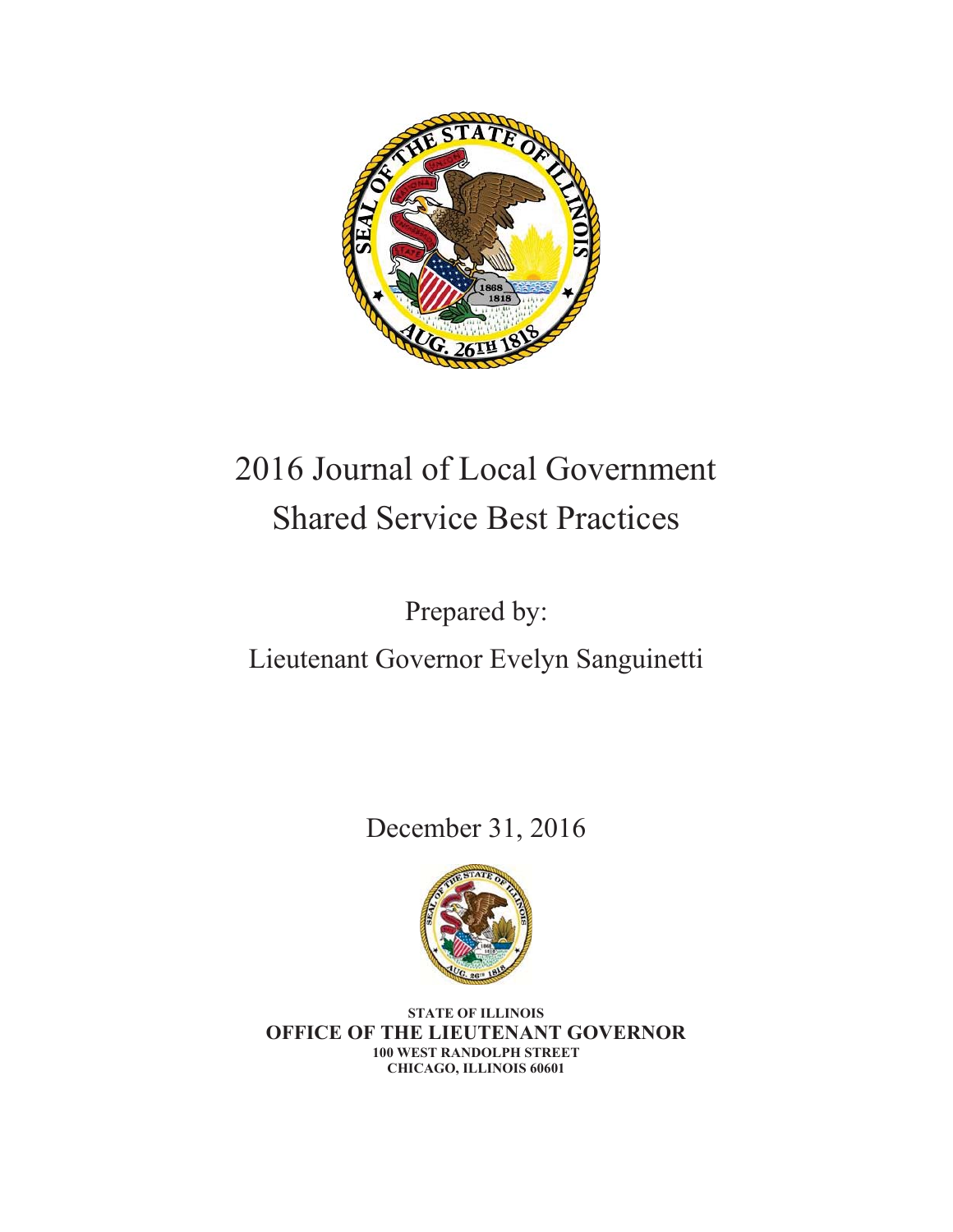#### December 31, 2016

# **EVELYN SANGUINETTI LIEUTENANT GOVERNOR**

Dear Local Government Officials:

In December 2015, the Local Government Consolidation and Unfunded Mandates Task Force, of which I chaired, issued a final report and made twenty-seven specific public policy recommendations to make local government more efficient, effective and streamlined. At the core of this effort was the firm belief that local leaders and residents know what is best for their communities and should be empowered to find solutions that will serve their unique interests.

As a result of the task force, we discovered one of the most unheralded achievements in our state over the past few decades has been the countless local government bodies engaging in shared services. Shared services are defined as voluntary arrangements between two or more governments to combine efforts in order to provide more efficient and effective services for program recipients and taxpayers.

The history and right to engage in shared service agreements in Illinois is strong through the authority of the Intergovernmental Cooperation Act.

It is encouraging to see the recent legislative progress regarding local government consolidation and unfunded mandate relief, but this journal shows how important it is for local governments to actively engage in shared service solutions to better serve their communities. This is something I learned in great detail while touring all 102 counties in Illinois over the past two years. I have personally observed myriad examples of how local units of government share equipment, personnel, and expertise to drive down costs, eliminate duplication, and improve the quality of services offered to residents. Many of these shared service concepts could and should be replicated throughout Illinois.

I am proud to continue the work of the task force by publishing the first annual *Journal of Local Government Shared Service Best Practices*. The purpose of this journal is to celebrate successful shared service achievements that are happening in our schools, municipalities, townships and counties, so that others may replicate this success around the state. On the state level, we will continue advocating for consolidation and unfunded mandate reform as outlined by the task force. At the same time, we must preserve our local governments' strong rights to engage in shared services.

The examples in this report were collected via a survey distributed by many local government associations across the state. My office received more than 230 responses to the survey, from which the best practices were selected.

The following twenty-seven shared-service partnerships are some of the best examples in Illinois of local governments working together to drive more effective and efficient local government for their communities.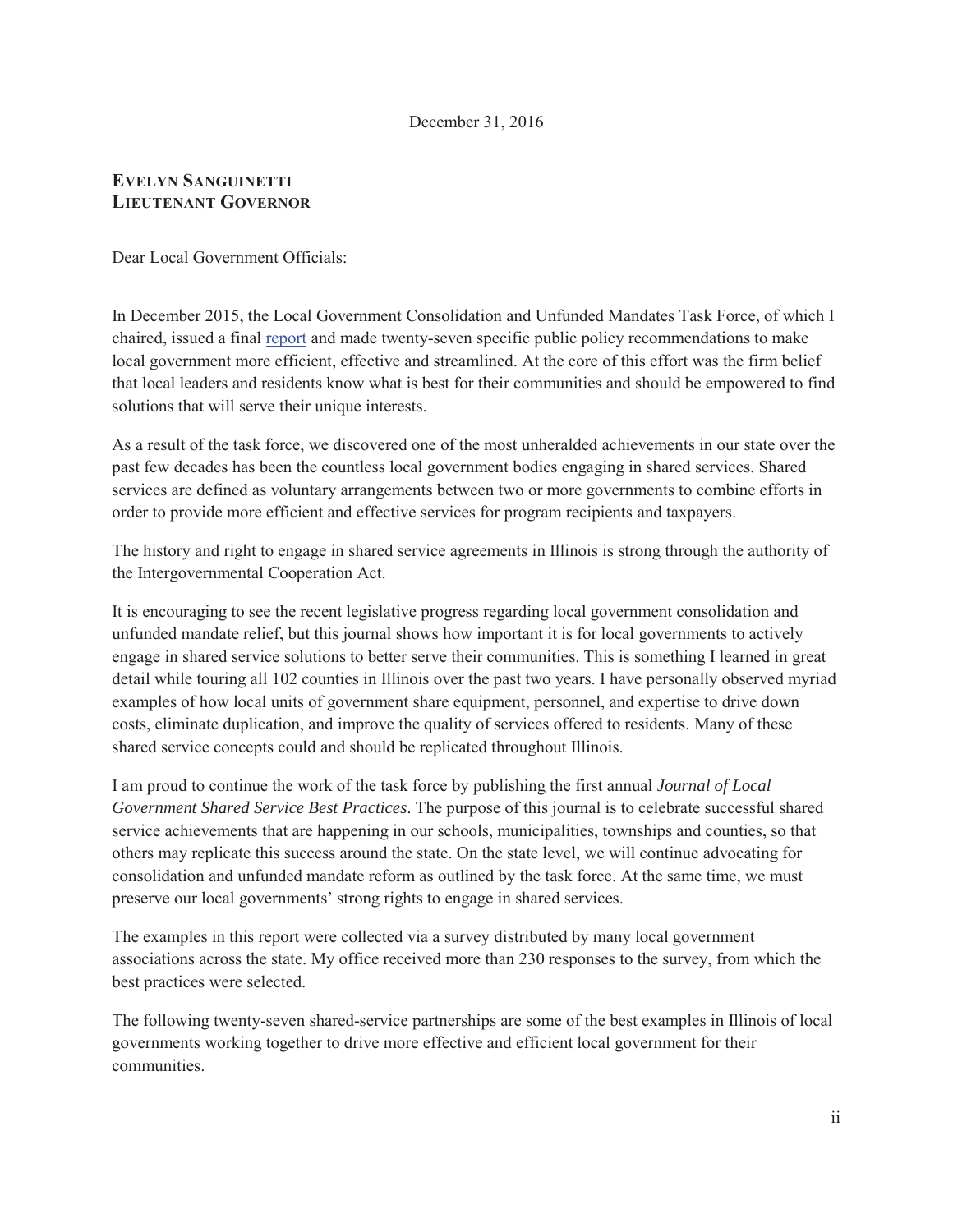It is my hope that these programs and initiatives will serve as inspiration for other communities and build momentum for additional legislative changes on the state level.

Sincerely,

Emprehangements

Evelyn Sanguinetti Illinois Lieutenant Governor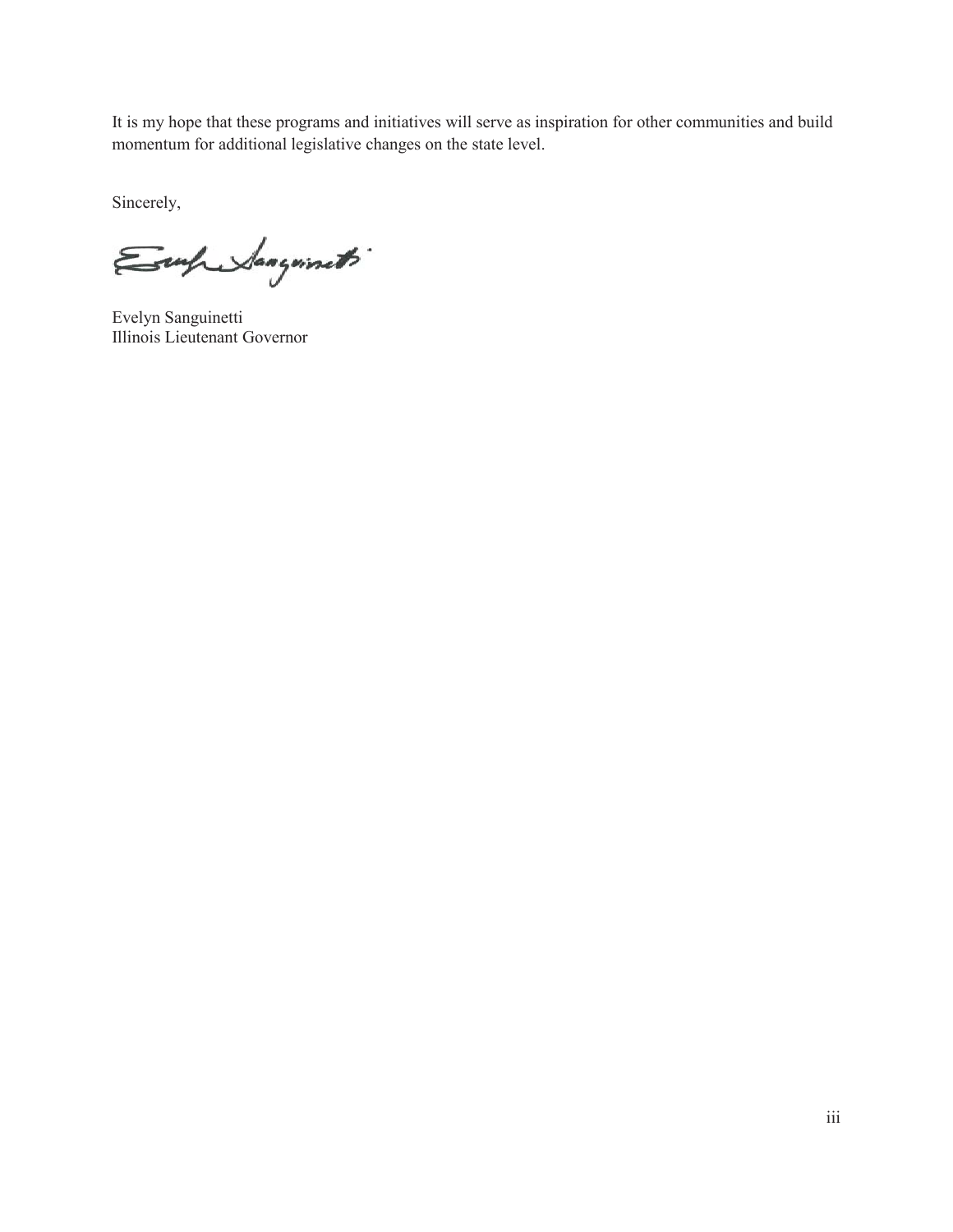# **Shared Service Best Practice Guide Summary**

# **School Districts**

- 1. **Morris Community Schools Shared Transportation Services.** Saratoga CCSD operates the both the regular and special education transportation service for all three school districts in Morris.
- 2. **Dimmick-Oglesby Shared Music and Band Director**. Both Dimmick Grade School and Oglesby Elementary School were in need of hiring a part-time K-8 general music and band instructor, partnered to create a single full-time position that included benefits.
- 3. **Northwest Educational Council for Student Success**. Barrington CUSD 220, Township HS District 211 and 214, and Harper College District 512 partnered to offer coordinated, college and career readiness programs and services for high school, college and adult learners who reside within a member district.
- 4. **Regional Office of Education #26 Shared Services**. Regional Office of Education #26, Regional Office of Education #33, West Central Illinois Special Education Coop, Western Area Career Systems, Western Area Purchasing Coop, and 70 other local government entities in Western Illinois work collaboratively as a buying group, grant collaborative, and professional development hub for a large number of local governments in West Central Illinois.
- 5. **Urbana Aquatic Center.** A joint venture between Urbana School District #116 and Urbana Park District, this project provides a high quality indoor swim facility for both students and community members.

# **Townships**

- 6. **Homer Township Road District's Public Works**. The Homer Township Road District serves as the Public Works Department for the newly created municipality of Homer Glen.
- 7. **Monticello Area Local Governments Intergovernmental Agreements**. Monticello Township Road District shares equipment, manpower labor, and annual summer oil and chip sealing work with City of Monticello, Piatt County Highway Department, Sangamon Township Road District, Goose Creek Township Road District, Willow Branch Township Road District, Blue Ridge Township Road District, and Monticello School District #25.
- 8. **Centralia Township's EarnFare Welfare to Work Program**. Centralia Township has EarnFare clients who volunteer at the City of Centralia with the Public Works Department in cleaning the city streets, picking trash, cleaning storm sewer covers, mowing and trimming grass at the city owned Elmwood Cemetery.
- 9. **Monmouth Township General Assistance and Publishing Partnership.** Monmouth Township provides the General Assistance office and administrative duties for all Warren County Townships through intergovernmental agreements, and jointly publishes wage information to reduce public notice requirement cost.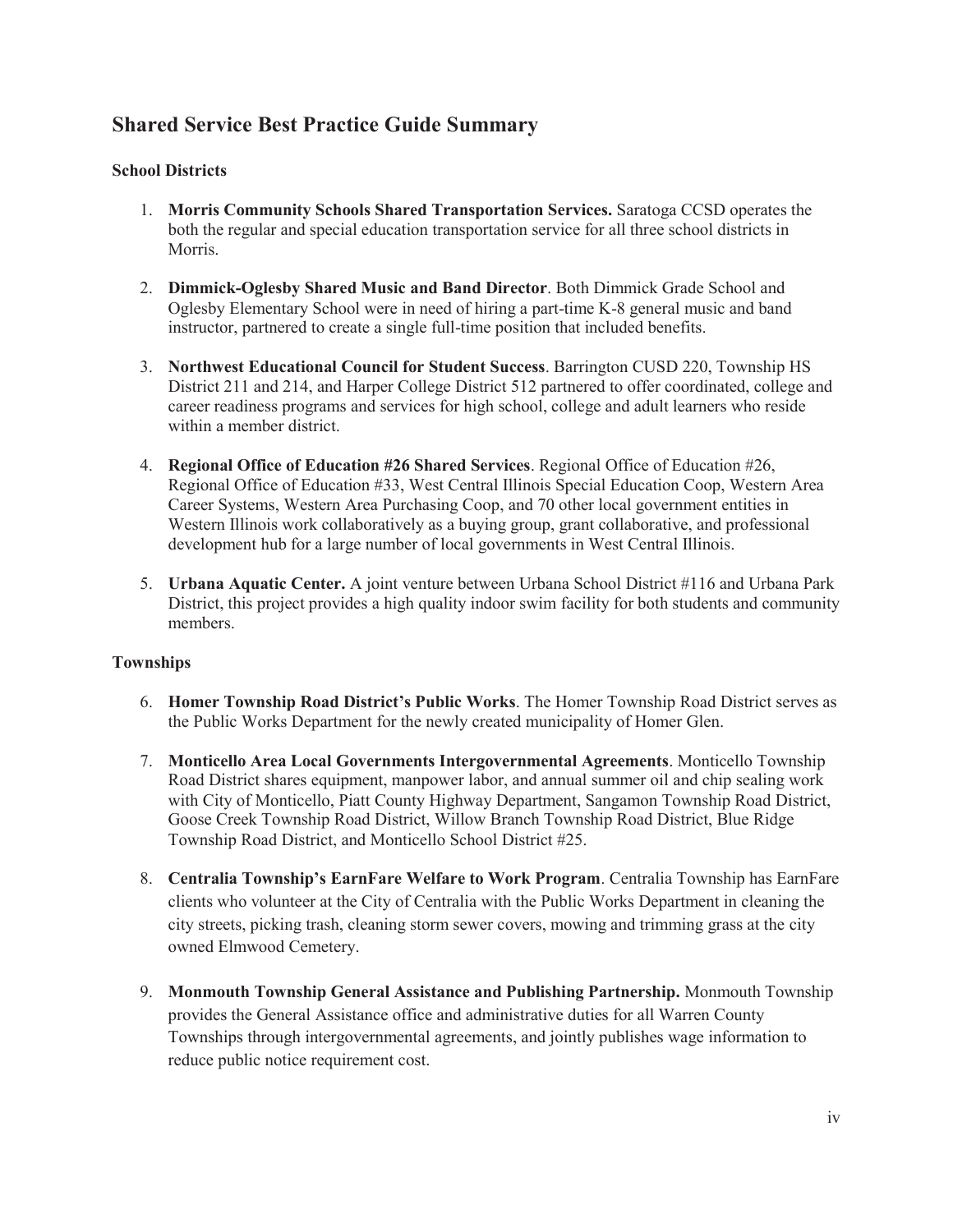10. **Chatham Township's Extensive Shared Services with Neighboring Governments.** Chatham Township and 14 other local agencies share equipment, oil, road maintenance and other shared services to save taxpayer money.

# **Municipalities**

- 11. **Tri-Cities Ambulance Service**. Tri-City Ambulance Service (TCA) is an intergovernmental agency with members consisting of the City of St. Charles, City of Geneva, City of Batavia, Geneva Township and Batavia and Countryside Fire Protection District. TCA operates five frontline Advanced Life Support (ALS) licensed ambulances, which are available to respond to all residents of the TCA response area at any time, regardless of the community where they reside.
- 12. **South Suburban Mayors and Managers Association Enterprise Zones**. Thirty-eight municipalities and Will and Cook counties worked cooperatively with the South Suburban Mayors and Managers Association to create and apply four enterprise zones to support economic development in the region.
- 13. **City of Highland Park Joint Fire, EMS and Fire Inspection Project**. The City of Highland Park provides fire, emergency medical and fire inspection services to the City of Highwood. A referendum was passed to cease the Highwood Municipal Fire Department with service to be taken over by Highland Park.
- 14. **Village of Grayslake Police Services Agreement**. As a result of an exploration by the Village of Hainesville on how to best provide police services to their community, the Village of Grayslake also provides police services in Hainesville.
- 15. **Village of Hanover Park Education and Work Center.** The Education and Work Center (EWC) in Hanover Park is a partnership between Elgin Community College, Harper College, the Chicago Cook County Workforce Partnership, the Village of Hanover Park and the State of Illinois to provide residents of Hanover Park and its surrounding communities with basic job search and career readiness skills.

#### **Other Local Governments**

- 16. **LINKin Libraries Consortium**. The nine libraries of the LINKin Library Consortium are a group of standalone libraries in northern Illinois dedicated to sharing library materials through their deep partnership.
- 17. **Schaumburg Park District KASPER program.** District's KASPER program (Kids' After School Program with Enrichment and Recreation) wherein the District provides childcare and recreation/enrichment activities during hours when school facilities are not otherwise needed for school and education purposes. Before-and-after-school care is provided at 10 schools during the school year and from 3 to 6 pm in the summer. The KASPER program has successfully served the community for 30 years.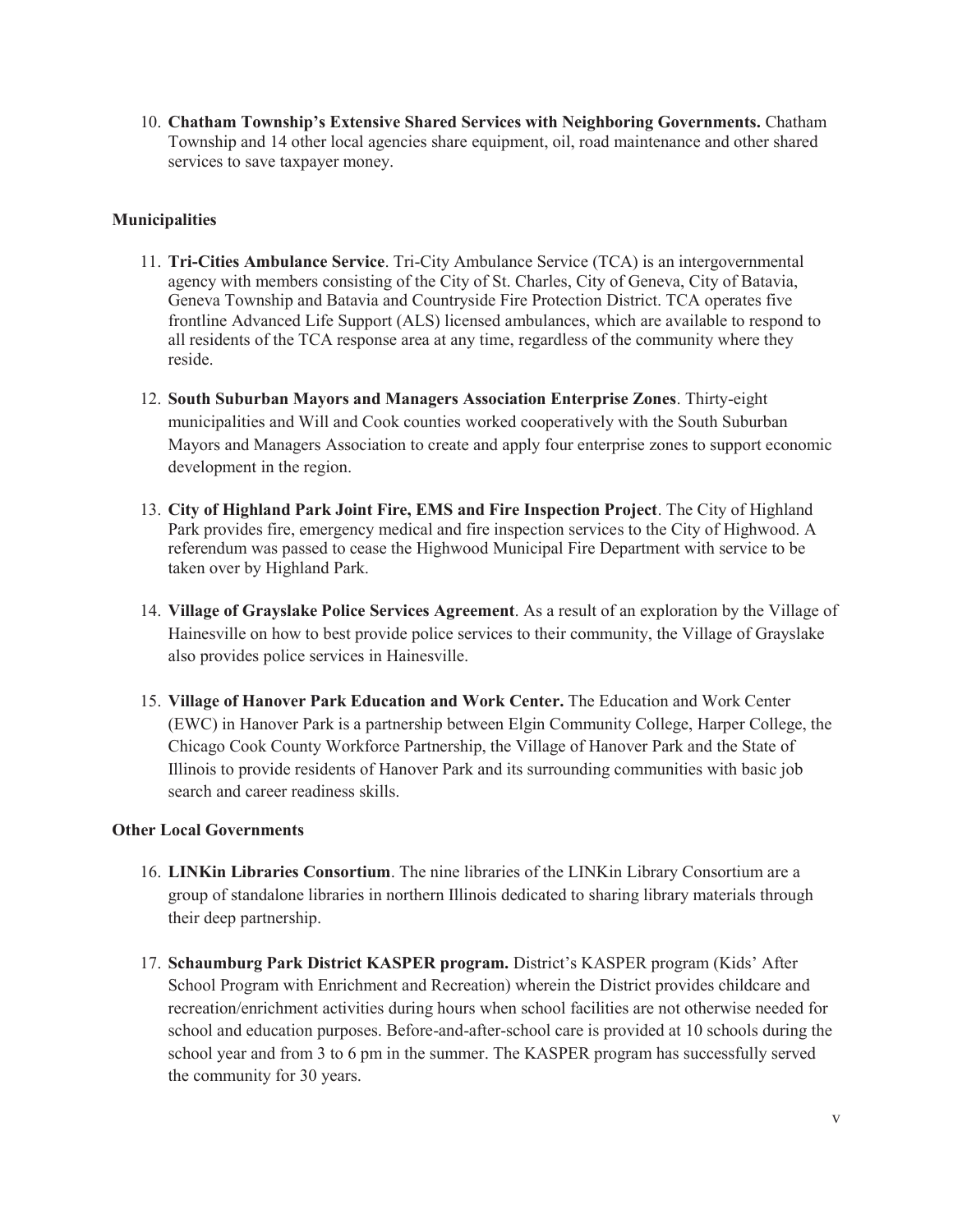- 18. **Wheeling Park District Heritage Park Flood Control Project.** Working together with Metropolitan Water Reclamation District of Greater Chicago, United States Army Corps of Engineers, and the Village of Wheeling, the Heritage Park Concept Plan was developed by the Wheeling Park District to provide necessary compensatory storm water storage within the Heritage Park Master Plan.
- 19. **Rolling Meadows and Palatine Functional Fire Protection Consolidation.** Two municipal fire departments and one fire protection district have agreed to operate as one entity increasing efficiency via greater economy of scale, shared equipment, administration, training and standardized apparatus.
- 20. **MABAS 24 Headquarters Procurement and Special Response Teams**. MABAS 24 is a mutual aid response organization and worked to establish dispatch guidelines, enable mutual aid box alarm dispatching, formed special emergency response teams (hazmat dive, investigators, and technical rescue teams), and purchased a canteen vehicle manned by volunteers to provide emergency responders respite, pooled assets and energy to purchase a building for training and storage.
- 21. **Glen Carbon Police Department Consolidated Emergency Dispatch Services**. The Village of Glen Carbon, the Village of Maryville, and the Glen Carbon Fire Protection District entered into an intergovernmental agreement to share the services and costs of one emergency dispatch center and Public Safety Answering Point (PSAP).
- 22. **Mercer County Soil and Water Conservation District Ag Literacy Program.** The Mercer County Ag Literacy program is a joint venture between Sherrard and Mercer county school districts along with the Mercer County Farm Bureau, Mercer Branch of the Cooperative Extension Service and the Soil and Water Conservation District to provide learning material and in the classroom presentations promoting production agriculture and natural resource preservation programs.
- 23. **McHenry-Lake County Soil and Water Conservation District Wetland Permitting.**  McHenry County Department of Planning and Development-Stormwater Division subcontracts a staff member from the McHenry-Lake County Soil and Water Conservation District to review all wetland permit requirements of the McHenry County Stormwater Ordinance.
- 24. **DuPage County Road Salt Cooperative Purchasing.** DuPage County works jointly with all nine townships in the county and 28 municipalities to jointly bid out a road salt contract to achieve favorable pricing based on volume.
- 25. **DuPage County Act Initiative Ethics Ordinance Administration**. As part of the ACT Initiative (Accountability, Consolidation and Transparency), DuPage County amended its ethics ordinance to allow its appointed agencies to adopt and adhere to the same policy. Additionally, an IGA was adopted and promoted to ensure enforcement of the policy and allow the County appointed agencies to have access to services of the Ethics Adviser and Ethics Commission.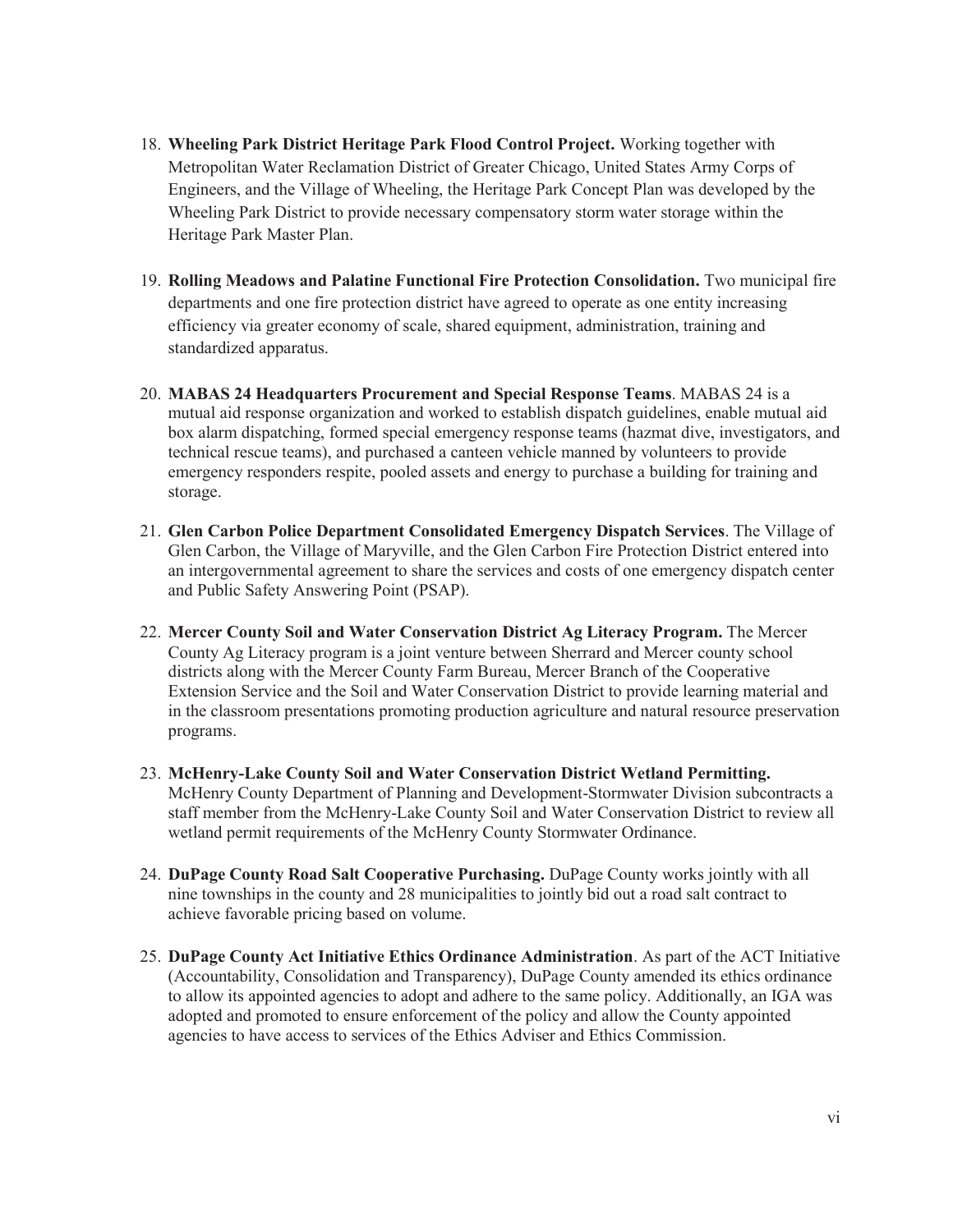- 26. **Danville Area Community College Express**. Danville Area Community College provides career and technical programs for area high school juniors and seniors while serving as the area's Career Center.
- 27. **Heartland Community College K-12 Partnerships.** Heartland Community College (HCC) collaborates with the K-12 schools in its district through a dual-credit college-level placement program and remedial education program to benefit both the local schools and the college.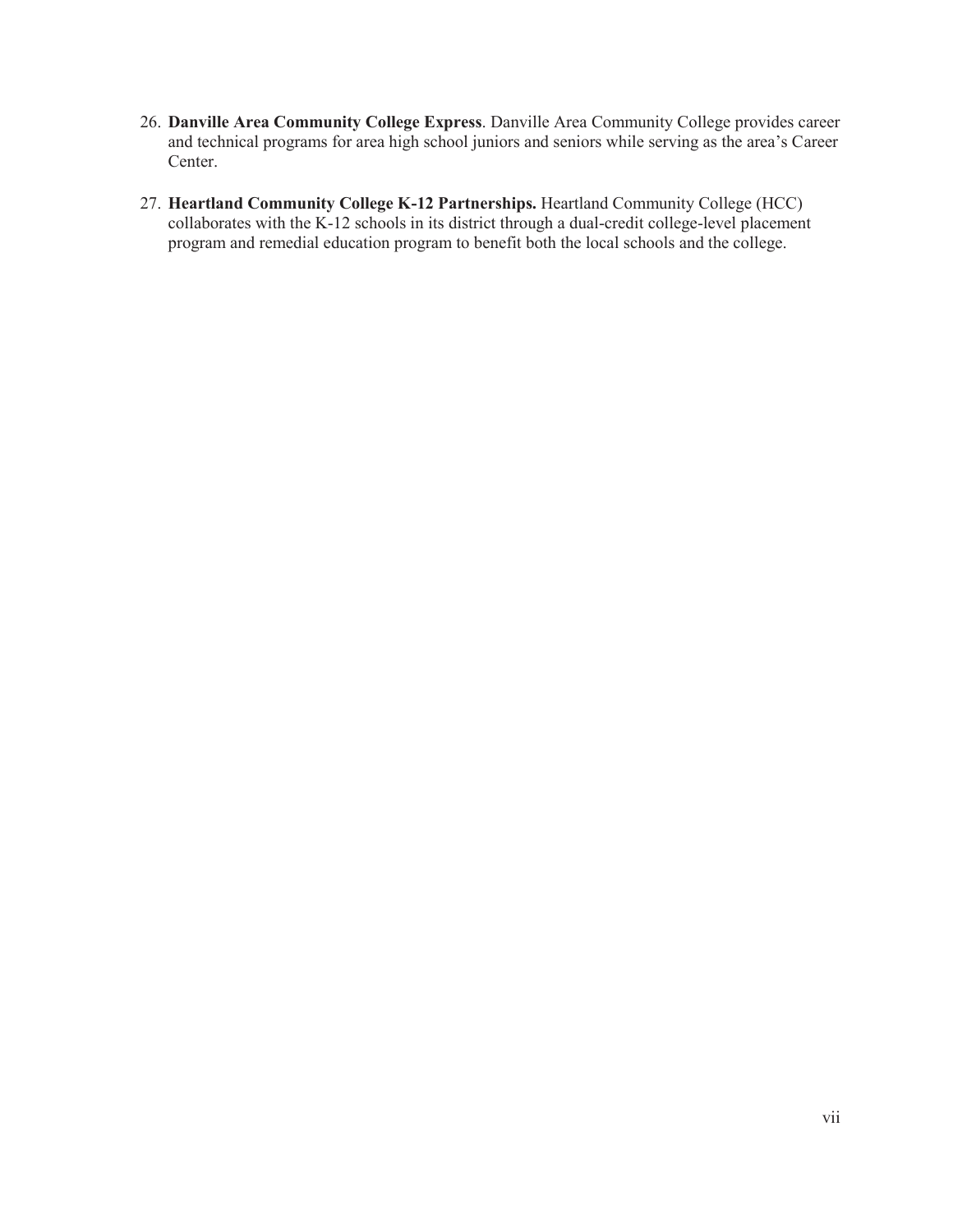# Table of Contents

| 1.  |                                                                               |  |  |
|-----|-------------------------------------------------------------------------------|--|--|
| 2.  |                                                                               |  |  |
| 3.  |                                                                               |  |  |
| 4.  |                                                                               |  |  |
| 5.  |                                                                               |  |  |
|     |                                                                               |  |  |
| 6.  |                                                                               |  |  |
| 7.  |                                                                               |  |  |
| 8.  |                                                                               |  |  |
| 9.  |                                                                               |  |  |
| 10. | Chatham Township's Extensive Shared Services with Neighboring Governments10   |  |  |
|     |                                                                               |  |  |
|     |                                                                               |  |  |
| 12. | South Suburban Mayors and Managers Association Enterprise Zones13             |  |  |
|     |                                                                               |  |  |
|     |                                                                               |  |  |
|     |                                                                               |  |  |
|     |                                                                               |  |  |
|     |                                                                               |  |  |
|     |                                                                               |  |  |
|     |                                                                               |  |  |
| 19. | Rolling Meadows and Palatine Functional Fire Protection Consolidation 22      |  |  |
| 20. |                                                                               |  |  |
| 21. | Glen Carbon Police Department Consolidated Emergency Dispatch Services26      |  |  |
| 22. | Mercer County Soil and Water Conservation District Ag Literacy Program 27     |  |  |
| 23. | McHenry-Lake County Soil and Water Conservation District Wetland Permitting28 |  |  |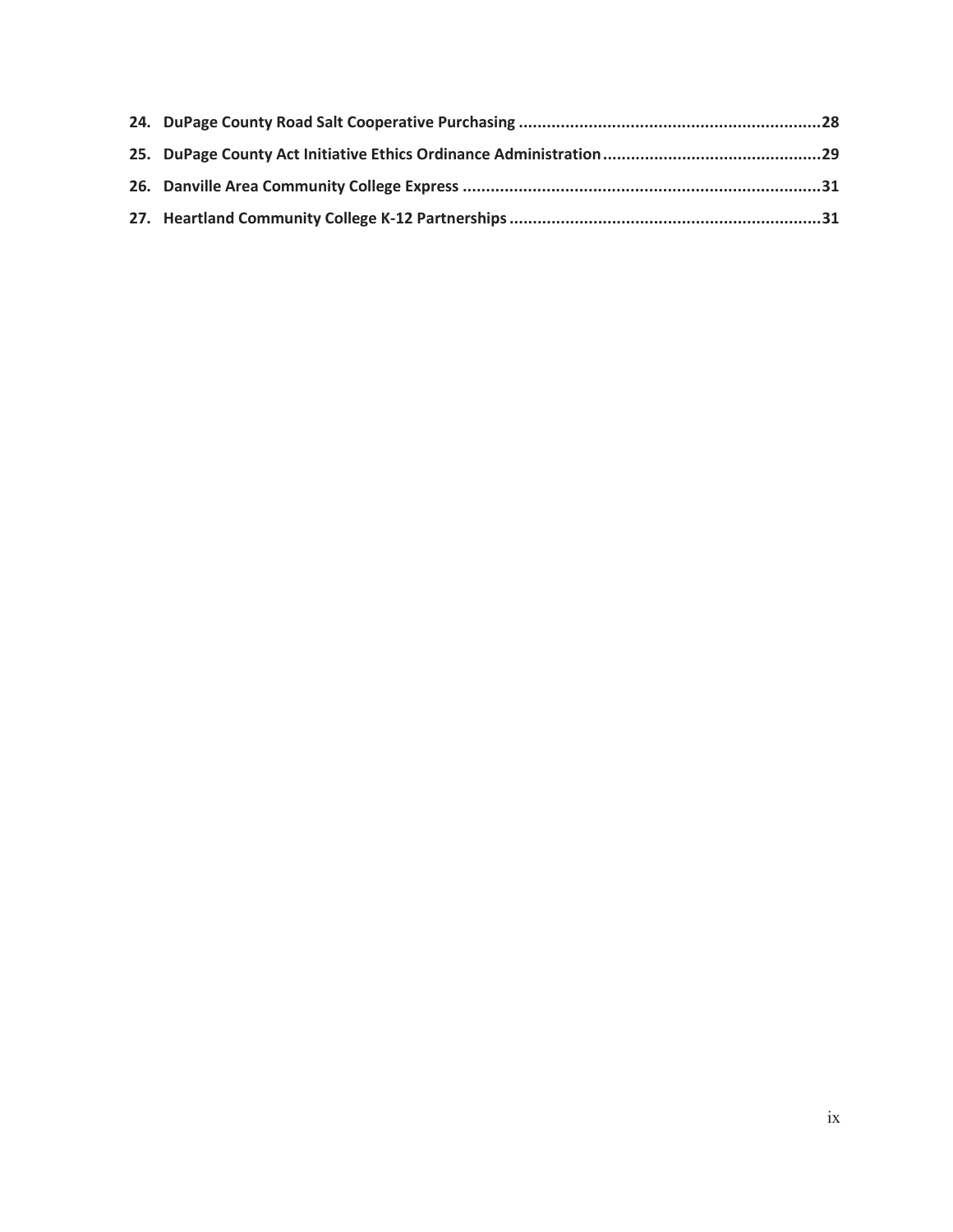#### **Shared Services Best Practices: School Districts**

# **1. Morris Community Schools Shared Transportation Service**

#### **Entities:**

- Saratoga Community Consolidated School District #60C
- Morris Community High School District #101
- Morris Elementary School District #54

# **Project Description:**

Saratoga CCSD 60C operates the transportation service for all three school districts in Morris. We share both regular and special education transportation. In many cases we have other nearby school districts request to share some special education routes as well. At the end of the fiscal year, Saratoga sends an invoice to the other school districts for their share of the expenses.

# **Goal of Project:**

The goal of the project was to save significant money on transportation services, to operate more efficiently, and to have more local control.

# **Result of Project:**

As a community, we save approximately \$500,000 each year on special education transportation over contracting independently, which is what we used to do.

We also save approximately \$380,000 each year on regular education transportation over contracting with a transportation provider. We also enjoy other benefits such as more local control, directly employing transportation personnel, newer transportation vehicles, and community-wide transportation policies.

# **Suggestions for other Local Governments:**

We did a thorough financial analysis of what the shared service model would cost compared to what we were currently paying. The year before we began the project, the district superintendents met many times to review our analysis and continue planning. We established a time frame for getting the work completed and set deadlines for when the school districts would need to approve the Intergovernmental Agreement.

We also established a Shared Services Committee, which included two board members and the superintendent of each district. That committee met monthly the year before we began the shared transportation project. The committee members would then take the information back to each school board. We now meet at least annually to review expenses and provide information to all of the districts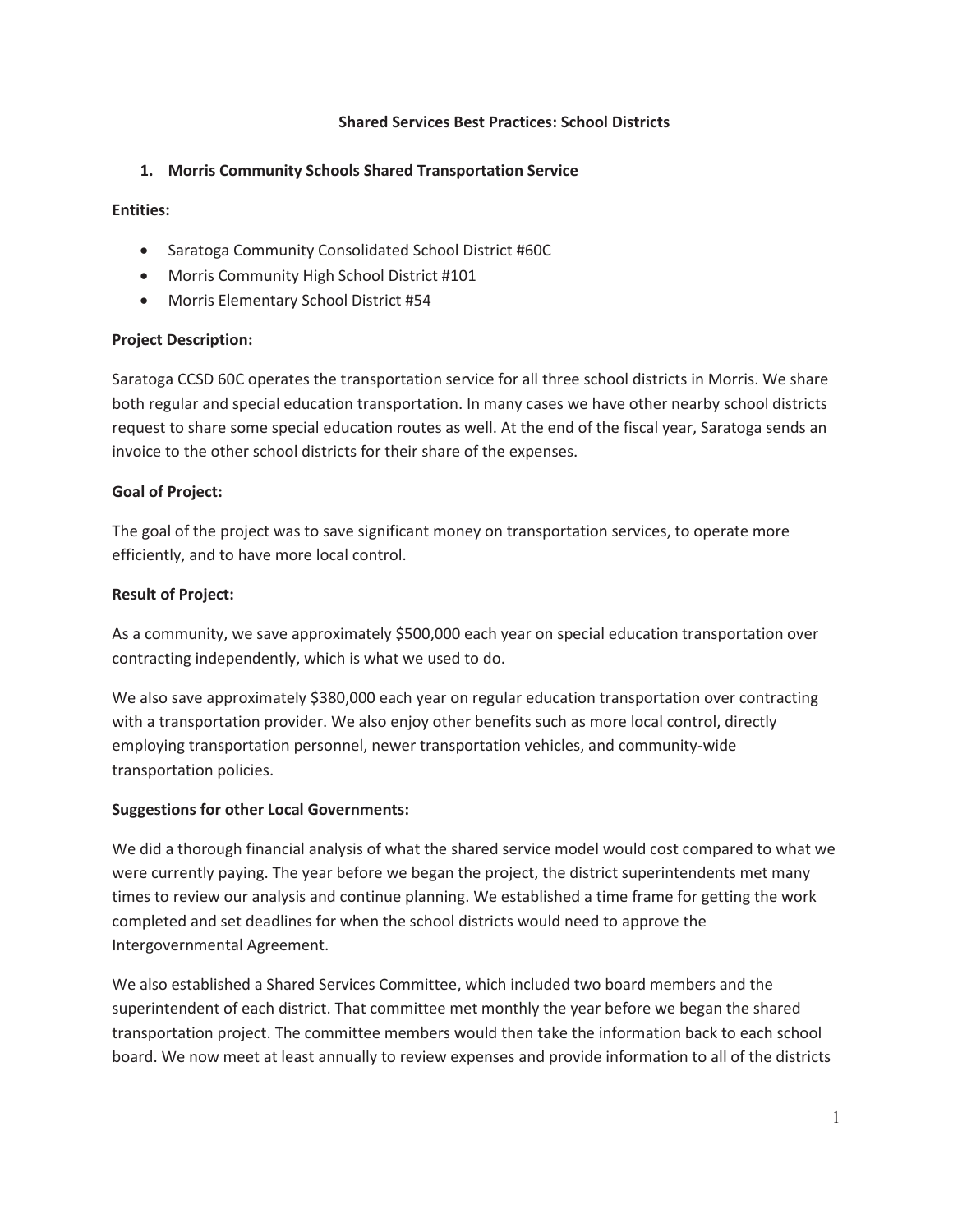regarding the shared transportation. It works well for us to have one district operate the service and then invoice the other districts for a purchased service.

#### **Contact:**

Kathy Perry, Superintendent Saratoga Community Consolidated School District #60C kperry@sd60c.org 815-942-2128

# **2. Dimmick-Oglesby Shared Music and Band Instructor**

#### **Entities:**

- Dimmick Community Consolidated School District #175
- Oglesby Elementary School District #124

#### **Project Description:**

Both Dimmick Grade School and Oglesby Elementary School were in need of hiring a part-time K-8 general music and band instructor. In order to recruit highly qualified candidates, our school districts partnered to create a single full-time position that included benefits. As a result, we successfully recruited and hired a top notch instructor who meets the needs of both districts in an efficient and cost effective manner.

#### **Goal of Project:**

To recruit and retain a high quality K-8 music and band instructor to fill part-time vacancies we had in each of our respective districts.

#### **Result of Project:**

Both Dimmick Community Consolidated School District #175 and Oglesby Elementary School District #125 were able to successfully recruit and hire a highly qualified candidate who meets the needs of each of our respective programs.

In the case of Dimmick Grade School, this partnership has allowed us to expand our instructional minutes in both general music and band while reducing our overall costs to about \$6,600.

#### **Suggestions for other Local Governments:**

Communicate your district's needs to surrounding school districts and be proactive in how you look to solve staffing and service issues. Districts can maintain their independence and autonomy while saving money and improving services and the quality of candidates they are able to recruit.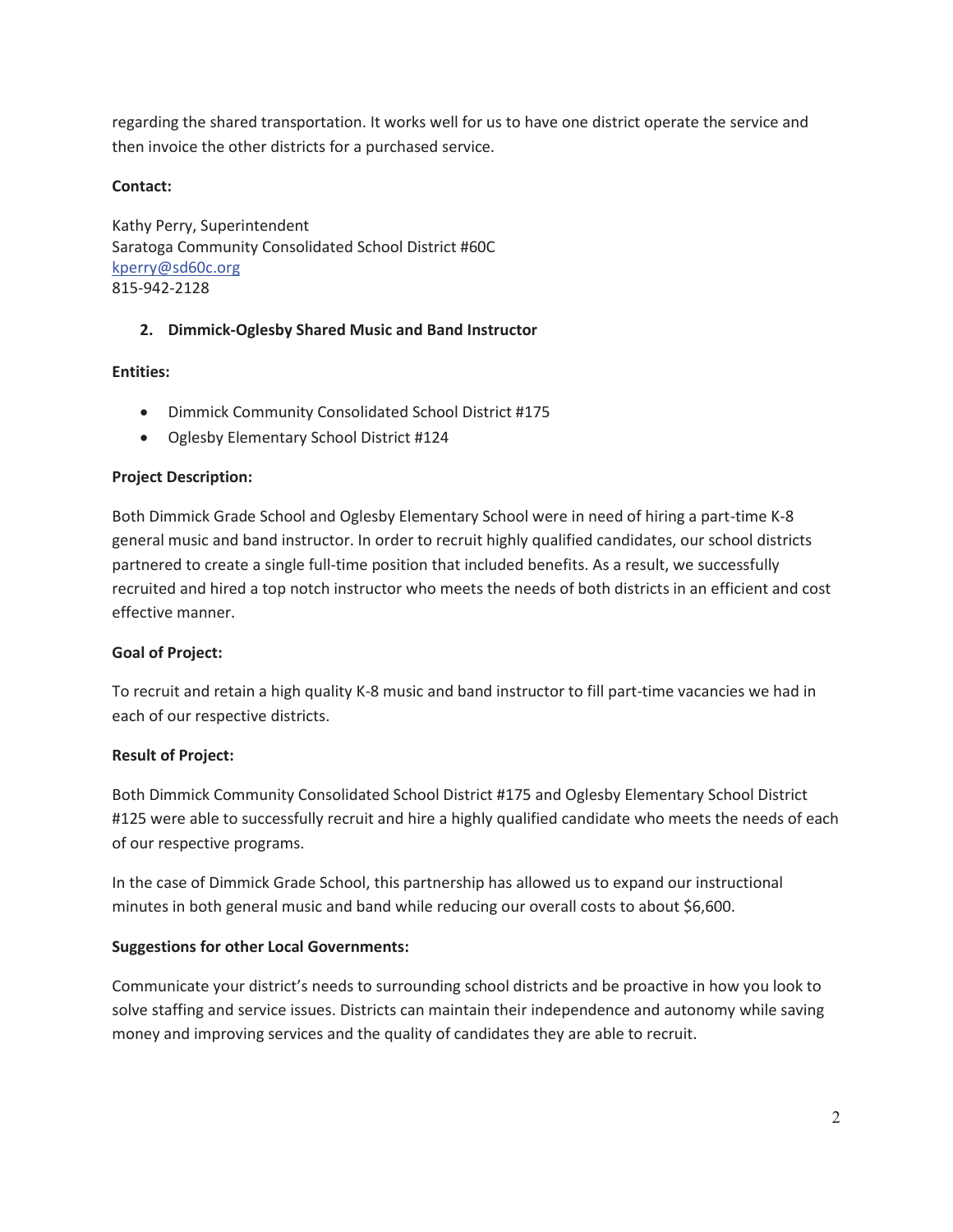In addition to the music and band instructor agreement, our District also has agreements or has worked collaboratively with other districts in the following areas:

- 1. Providing high quality professional development.
- 2. Providing food services.
- 3. Providing school psychologist services.
- 4. Providing speech pathologist services.
- 5. Sharing maintenance equipment.
- 6. Sharing an art teacher.
- 7. Sharing school assemblies.
- 8. Participating in a multidistrict transportation bid process.

#### **Contact:**

Mr. Ryan Linnig, Superintendent/Principal Dimmick Community Consolidated School District #175 rlinnig@dimmick175.com 815-223-2933

#### **3. Northwest Educational Council for Student Success**

#### **Entities:**

- Barrington CUSD 220
- Township HS District #211
- Township HS District #214
- Harper College District #512

#### **Project Description:**

- To provide a framework for offering coordinated, college and career readiness programs and services for high school, college, and adult learners who reside within a member district.
- To facilitate and articulate a system of college and career readiness development from elementary school through college.
- To provide for the administration of programs and services conducted under the Intergovernmental Agreement in accordance with applicable provisions of the Illinois School Code, Illinois and Federal Law, the State Board of Education, the Illinois Community College Board, and the Illinois Board of Higher Education.
- To establish a structure for providing the resources needed to operate such programs and services.

#### **Goal of Project:**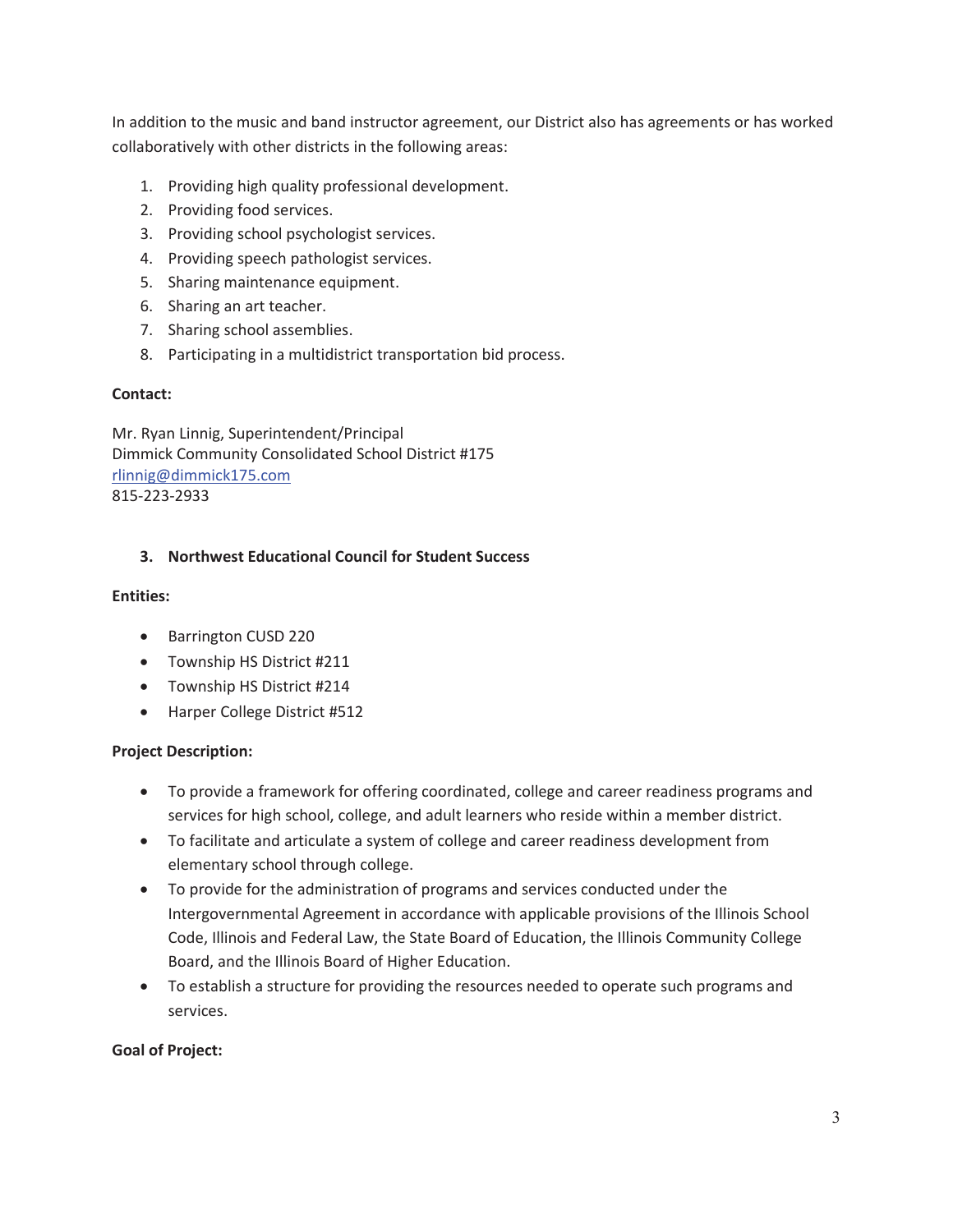The spirit of the Intergovernmental Agreement is one of cooperative planning and implementation directed toward providing effective, quality college and career readiness to the residents of the northwest suburban area.

The Intergovernmental Agreement provides a framework to assist the professional staff of the member districts to fulfill that responsibility in a cost effective manner to save community members money on college expenses.

# **Result of Project:**

The Harper Promise program and the Power 15 have developed from this partnership. Students can receive free tuition for two years at Harper by meeting requirements during high school. All students are also targeted to take the Power 15 courses which they receive dual credit at both the high school and Harper College. We have hundreds of families benefiting from these programs.

# **Suggestions for other Local Governments:**

We encourage all K-12 school districts to partner with their community colleges in this fashion to benefit students and the community.

# **Contact:**

Brian Harris, Superintendent Barrington School District #220 bharris@barrington220.org 847-842-3537

# **4. Regional Office of Education #26 Shared Services**

#### **Entities:**

- Regional Office of Education #26
- Regional Office of Education #33
- West Central Illinois Special Education Coop
- Western Area Career Systems
- Western Area Purchasing Coop
- 70 other local government entities in Western Illinois

#### **Project Description:**

The services of the West Central Illinois Special Education Coop and the Western Area Career Systems share the same office space along with operational expenses. This is a perfect example of the educational entities in our region sharing a "one-stop-shop".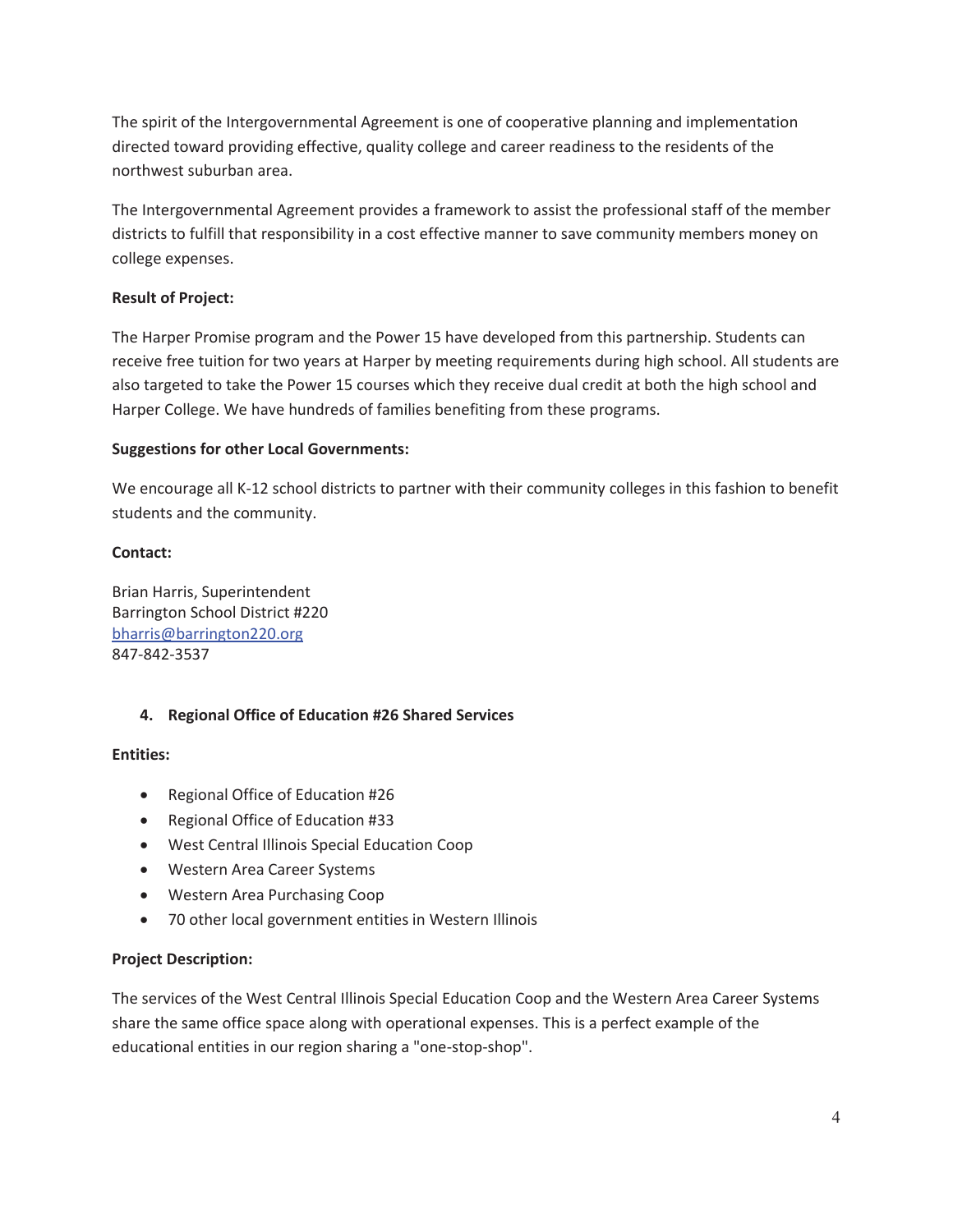ROE26 is also the fiscal agent for a number of grant programs that serve many of the communities and schools in our region and beyond. In the rural area, the ROE can leverage its regional size and student numbers to obtain grant programs where individual small rural school districts would never be able to obtain such grant programs for needed services. We are the fiscal agent for the Western Area Purchasing Coop that is a buying group for nearly 70 entities in the western part of the state as well.

ROE26 and ROE #33 have also formed a Professional Development Consortium to provide needed teacher trainings in an eight-county region. We strive to be the primary source of Professional Development for our 27 school districts in a much more cost effective and efficient manner.

# **Goal of Project:**

To be the most efficient and effective educational operation that provides the needed value added services for our school districts and communities. We strive to eliminate duplication of services, save money and deliver greater efficiency.

# **Result of Project:**

We have not done a quantifiable study to determine cost savings; however, most cost savings are obvious with sharing of office operational costs.

# **Suggestions for other Local Governments:**

We believe we have a model that could be replicated throughout the state. We recommend reviewing the "Streamlining Illinois Educational Delivery System of 2010".

#### **Contact:**

John Meixner, Regional Superintendent of Schools Regional Office of Education #26 jmeixner@roe26.net 309-575-3226

#### **5. Urbana Aquatic Center**

#### **Entities:**

- Urbana School District #116
- Urbana Park District

#### **Project Description:**

The Urbana Indoor Aquatic Center is a joint venture between Urbana School District #116 and Urbana Park District to provide a high quality indoor swim facility for both students and community members.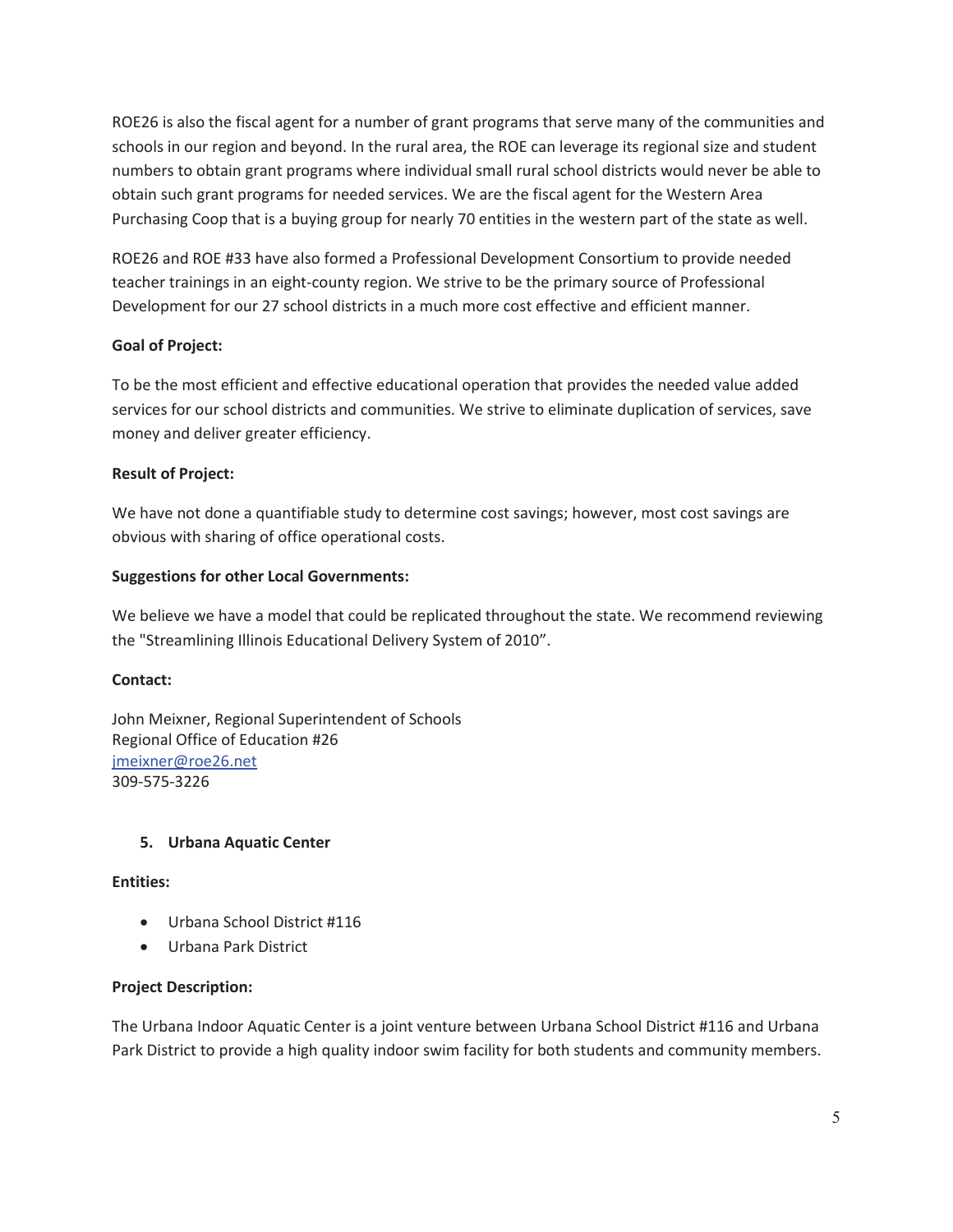The Memorandum of Understanding (MOU) between the two organizations was renegotiated and approved in May of 2016.

The school district owns and maintains the building and the park district runs the community swim program, which includes lessons, public swims, special events, and club swim meets. The pool is also home of the Urbana Tigers swim teams.

The partnership involves cost sharing and regular meetings with the Pool Management Team, which works to maintain positive relationships between the organizations and exceptional service for our students and community.

# **Goal of Project:**

Provide an exceptional indoor swim facility to both the students of Urbana School District #116 and Urbana Park District. The vision is to increase opportunities for swimming instruction, water safety instruction, and general physical fitness in the community. We are eliminating duplication of services and provide services that would not otherwise be available.

# **Result of Project:**

The results of the partnership are numerous. In addition to offering swimming as part of the PE curriculum, the partnership has provided a community fitness center and expanded community swim lessons and aquatic programs from birth to 99+.

# **Suggestions for other Local Governments:**

One of the most important pieces of advice is to work collaboratively to create a strong MOU that will help guide both organizations. A strong MOU will help prevent the reliance on individuals and personalities to maintain positive working relationships.

# **Contact:**

Donald Owen, Superintendent Urbana School District #116 dowen@usd116.org 217-384-3636

# **Shared Services Best Practices: Townships**

# **6. Homer Township Road District's Public Works for Village of Homer Glen**

# **Entities:**

- Homer Township Road District
- Village of Homer Glen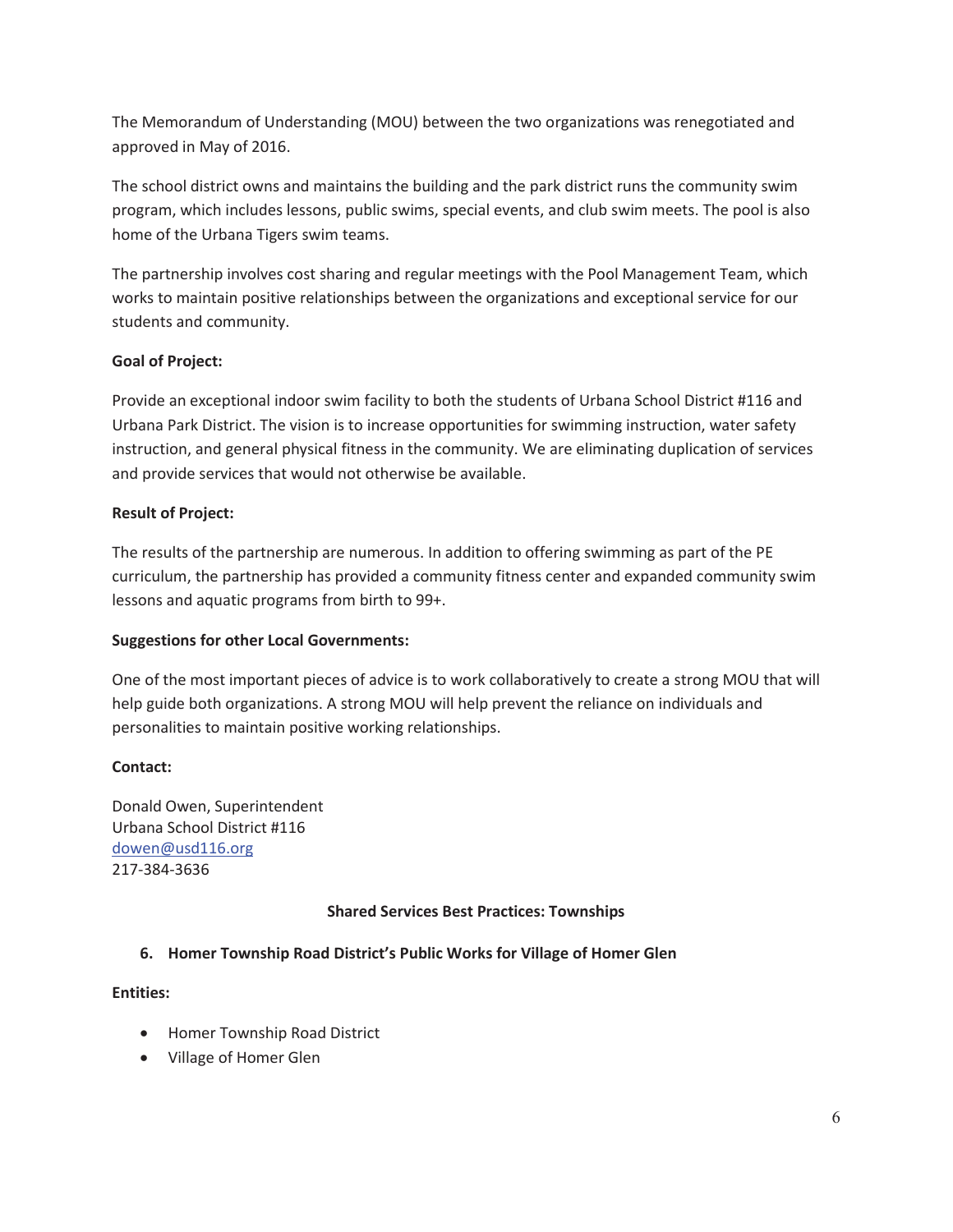# **Project Description:**

The Homer Township Road District serves as the Public Works Department for the Village of Homer Glen. Newly incorporated in 2001 with 21 square miles, 24,000 residents and 120 miles of roads, Homer Glen lacked the funding to initiate a public works department. With an Intergovernmental Agreement with Homer Township Road District, the Road District maintains all of the roads and road rights-of-way for the village.

# **Goal of Project:**

Deliver greater efficiency and save money by the elimination of initial start-up costs and a more efficient means of maintaining roads and road rights-of-way.

# **Result of Project:**

Elimination of initial start-up costs, which could have been approximately \$10 million, plus the utilization of an existing efficient road department.

# **Suggestions for other Local Governments:**

# **Contact:**

Mike De Vivo, Highway Commissioner Homer Township Road District mike@homerhighway.com 708-301-0246

# **7. Monticello Area Local Governments Intergovernmental Agreements**

#### **Entities:**

- City of Monticello
- Piatt County Highway Department
- Sangamon Township Road District
- **Goose Creek Township Road District**
- Willow Branch Township Road District
- Blue Ridge Township Road District
- Monticello School District #25

# **Project Description:**

Through written and signed Intergovernmental Agreements, Monticello Township Road District shares equipment and manpower labor with our connecting Illinois township road districts on our annual summer oil and chip sealing work and other related road projects.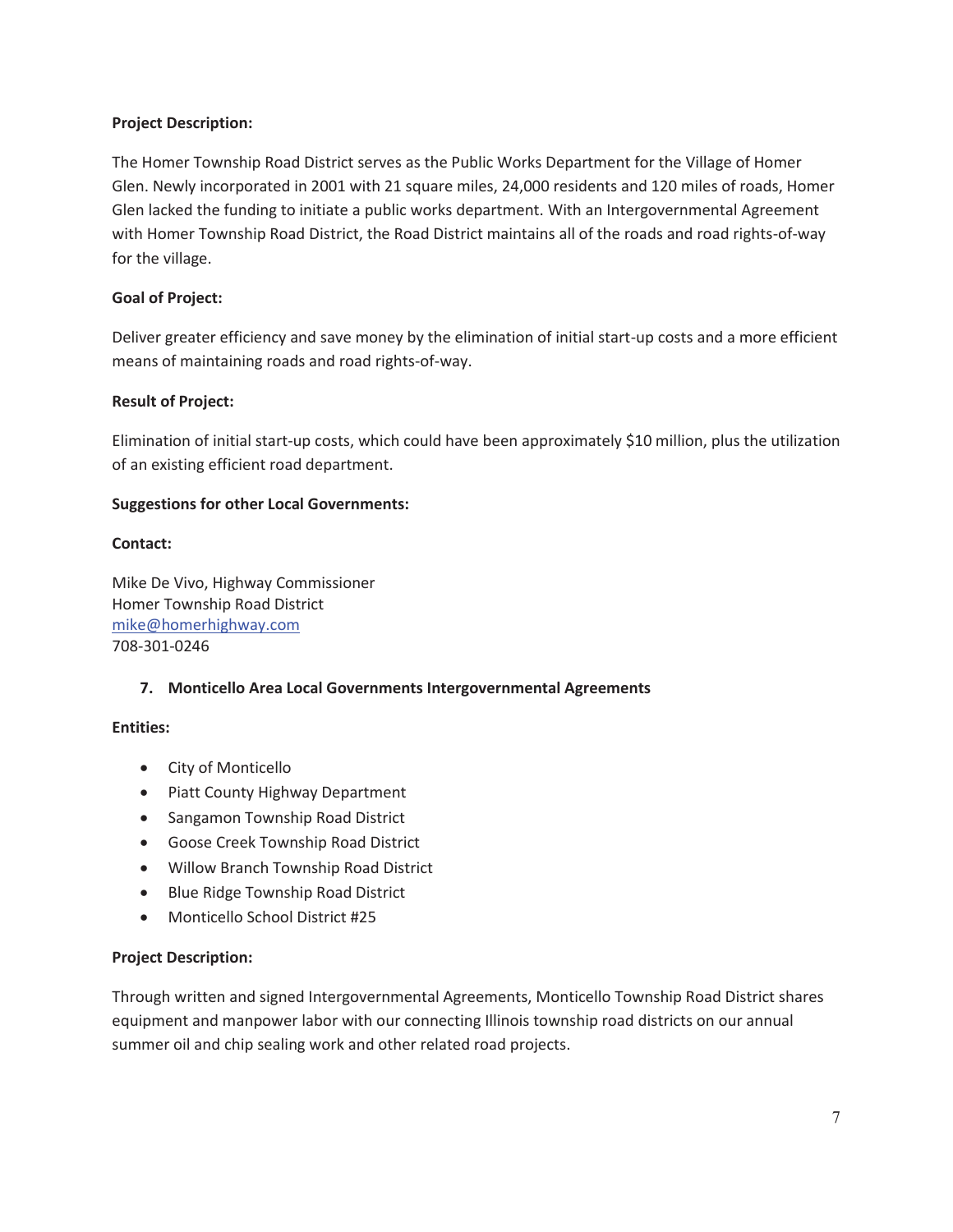Through long standing signed Intergovernmental Agreements, all eight Illinois Township Road Districts in Piatt County, including Monticello Township Road District are compensated annually by the Piatt County Highway Department to maintain the Piatt County roads in their respective townships, saving the Piatt County Highway Department the costs of equipment and manpower.

# **Goal of Project:**

Eliminate duplication of services, save money and deliver greater efficiency. We aim to be as efficient as possible with the Piatt County and Township tax dollars.

# **Result of Project:**

A shared pride in our work practices in our county highway department, township road districts and municipalities. Local governments grew working relationships with other entities by saving on the expenses of contracting work out, along with the saving of added expenses for additional equipment to do projects.

# **Suggestions for other Local Governments:**

All Illinois local governments should attempt to initiate avenues of shared services for more efficiency in local government.

# **Contact:**

Charlie Montgomery, Highway Commissioner Monticello Township Road District charliemthd@mchsi.com 217-202-6198

# **8. Centralia Township's EarnFare Welfare to Work Program**

# **Entities:**

- Centralia Township
- City of Centralia
- City of Wamac
- Village of Central City

# **Project Description:**

Centralia Township has EarnFare clients who work voluntarily at the City of Centralia with the Public Works Department in cleaning the city streets, picking trash, cleaning storm sewer covers, and mowing and trimming grass at the city-owned Elmwood Cemetery. They also have agreements with the City of Wamac and the Village of Central City to assist their Parks & Public Properties division through the EarnFare contract.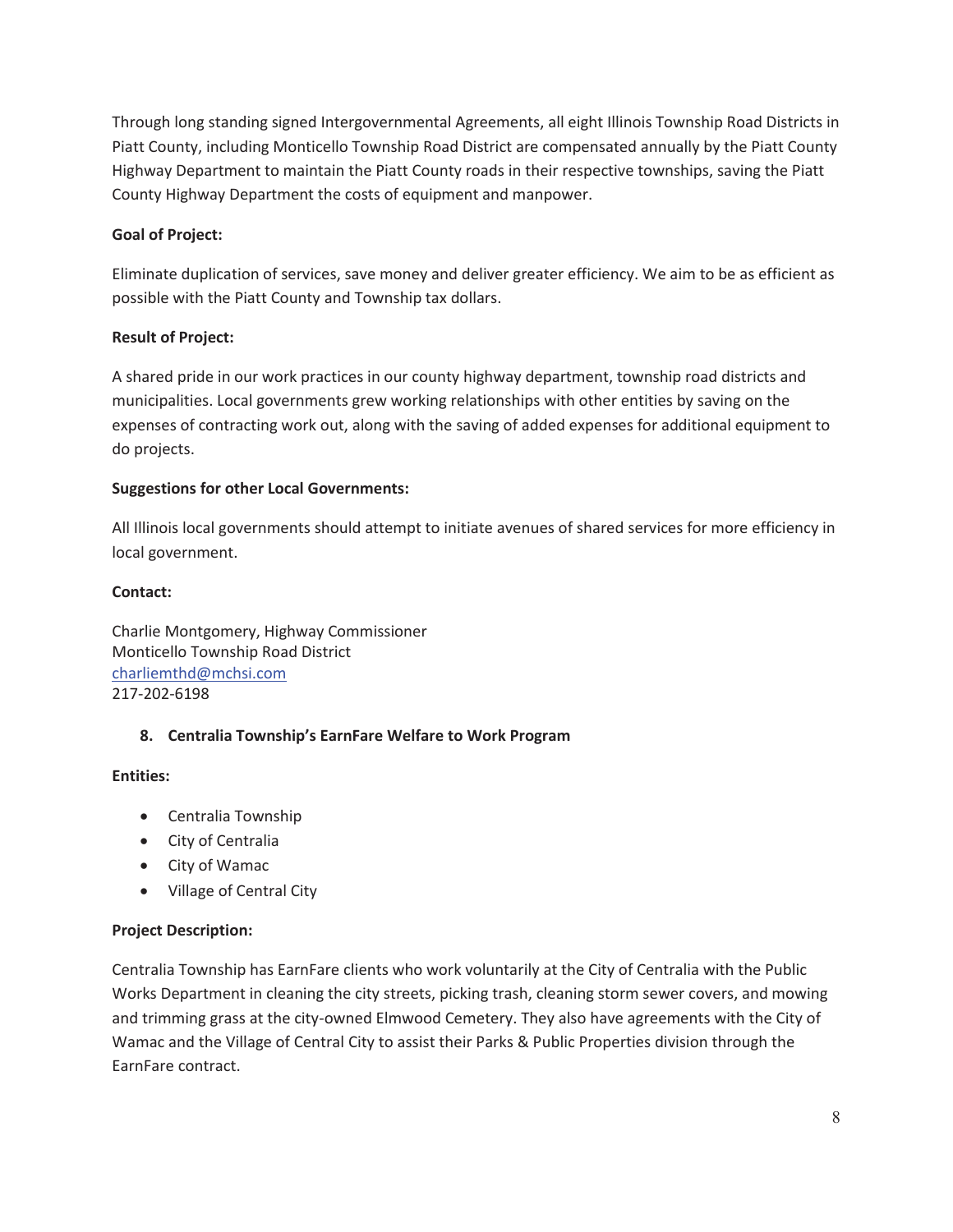# **Goal of Project:**

Deliver greater efficiency by assisting the local municipalities with volunteers for their day-to-day operations of beautifying each of their respected communities.

# **Result of Project:**

The 15-year old program has saved the taxpayers of the Centralia Township, along with the participating communities, significant tax monies. Both Centralia Township and the City of Centralia have been able to lower their respective tax levies thus lowering the tax rates in both government entities.

# **Suggestions for other Local Governments:**

I highly encourage other township supervisors and officials to communicate with local municipalities to coordinate some form of service sharing or purchase sharing.

# **Contact:**

Michael J. Young, Supervisor Centralia Township michael.young@centwp.illinois.gov 618-532-5000 ext. 13

# **9. Monmouth Township General Assistance and Publishing Partnership**

#### **Entities:**

- Twenty total agencies including:
	- o Monmouth Township
	- o All other Warren County townships
	- o Warren County
	- o Warren County area school districts
	- o Warren County Library System
	- o Warren County Soil and Conservation District

#### **Project Description:**

Warren County has 15 townships and Monmouth Township provides the General Assistance office and administrative duties for all Warren County townships through intergovernmental agreements. Monmouth Township office also provides wage information to area agencies, which is published jointly to save publishing costs.

#### **Goal of Project:**

To save not only time but money for all involved, thereby delivering greater efficiency.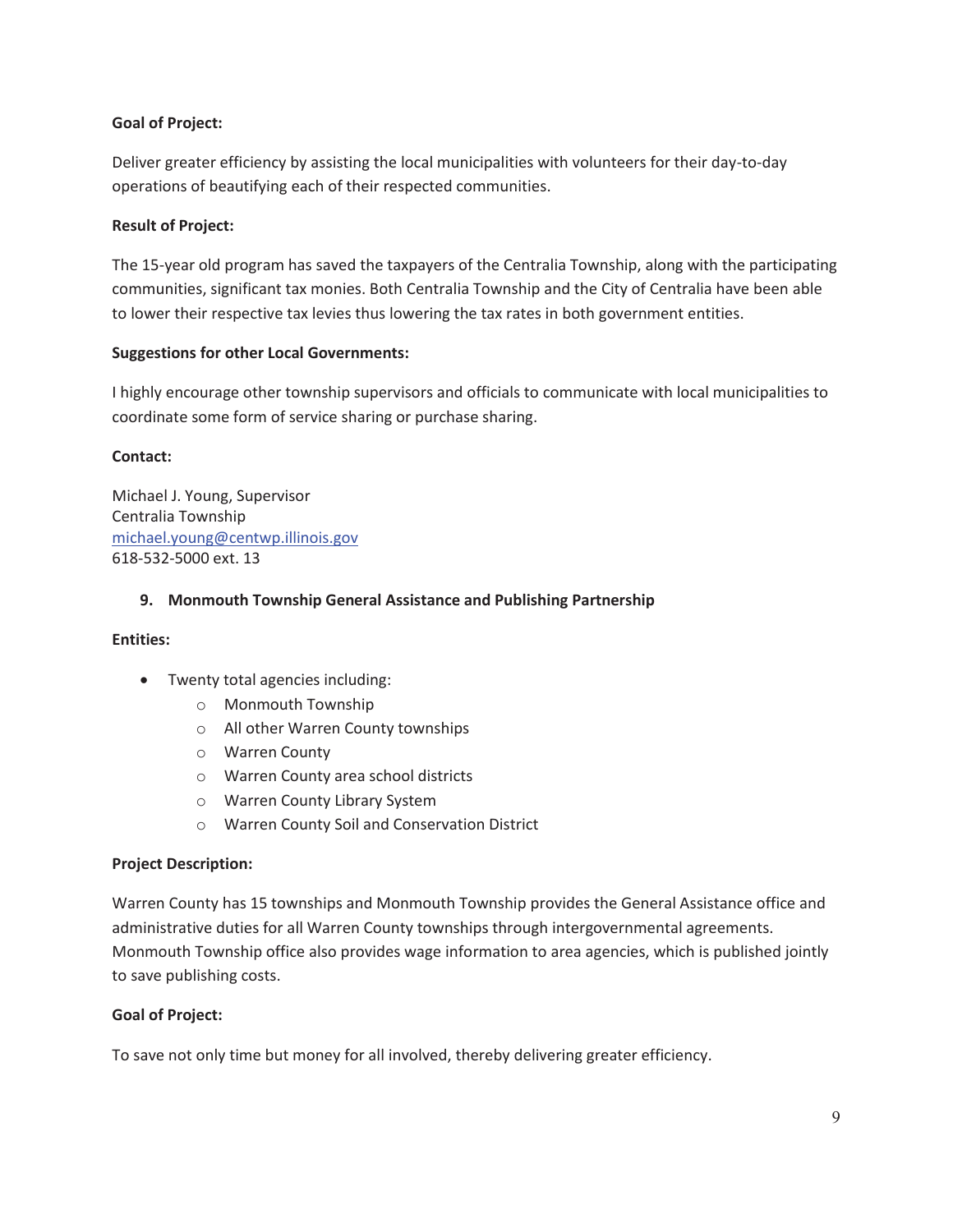# **Result of Project:**

Publishing jointly saves over \$1,000 per year as well as the time saved by each entity if they had to create and publish the notices individually. Also, by contracting general assistance duties to Monmouth Township, all of the other townships in Warren County avoid the costs associated with research, education and training needed to properly administer the funds. By contracting with Monmouth Township the other townships save on building and office costs.

# **Suggestions for other Local Governments:**

Always try to have a good working relationship with other officials in your area, try to keep an open mind and be open to change.

#### **Contact:**

Donna Scott, Supervisor Monmouth Township mtwnship@frontiernet.net 309-734-2651

# **10. Chatham Township's Extensive Shared Services with Neighboring Governments**

#### **Entities:**

- Ball Township
- Talking Township
- Divernon Township
- Village of Chatham
- Chatham Fire District
- Chatham Parks
- Chatham Schools
- Chatham Library
- Chatham Railway Museum
- Ball-Chatham Senior Center
- Community Building Board of Managers
- Chatham Cemetery
- Oak Grove Cemetery
- Sangamon County Highway Department

#### **Project Description:**

These projects started back in the early 1980s with Chatham Township and Ball Township sharing labor and equipment to oil and maintain township roads, therefore saving each township money. The project has grown over the past 35 years to include many more entities to save tax monies by sharing resources.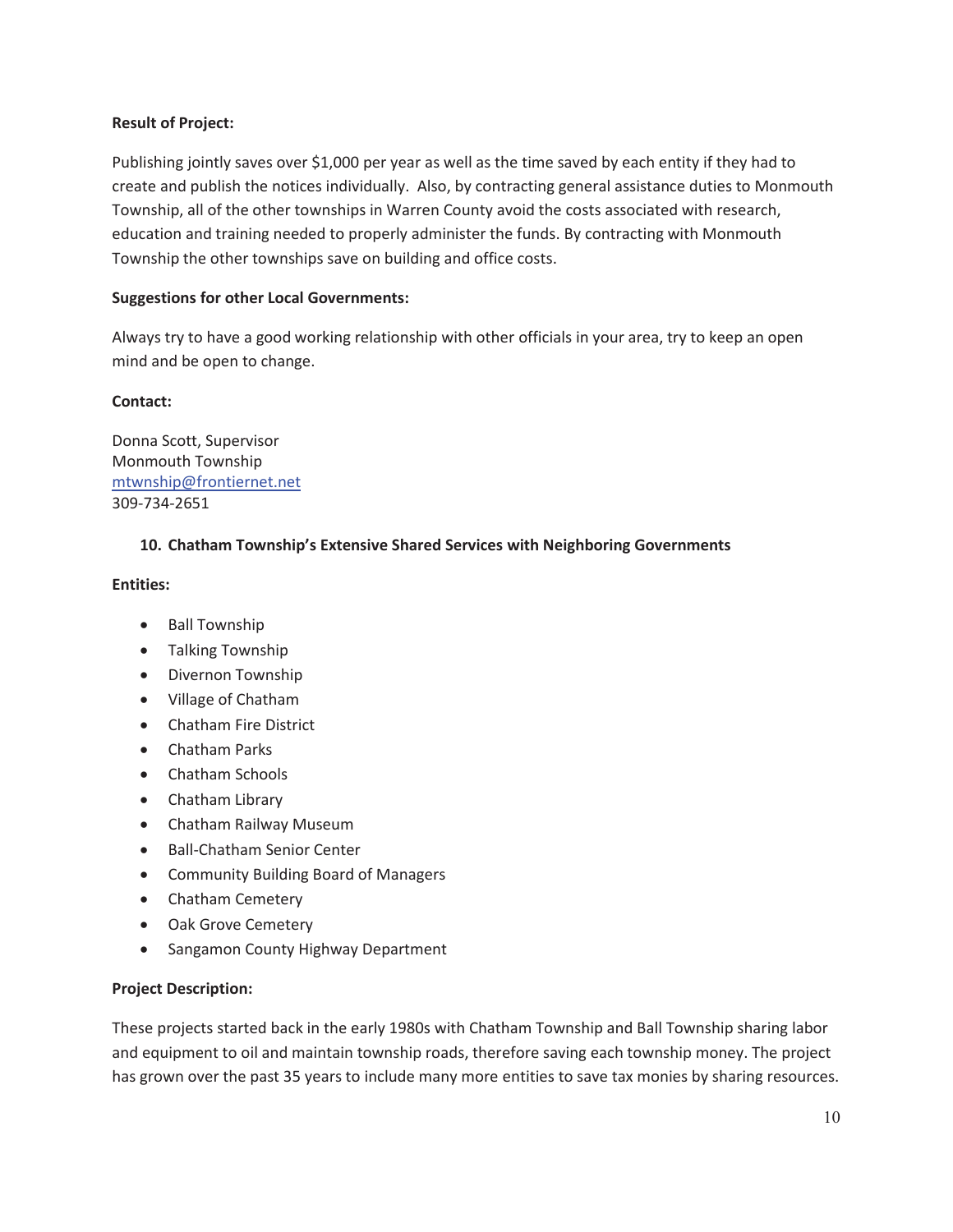#### **Goal of Project:**

Deliver greater efficiency and getting the biggest bang for the taxpayer dollar.

# **Result of Project:**

Chatham Township has numerous intergovernmental agreements on subjects such as weather sirens, generators, general assistance, Senior Center Maintenance Responsibilities, and CMS Health Insurance for our two full-time elected officials. The project started as an idea of how to save taxpayer dollars for each of the two townships. It has grown into a project that shares services within the township and surrounding areas of the township.

Savings include far less duplication of labor, reduced cost on purchasing of supplies including salt, fuel, oil and patch for roads, and much more. The project has resulted in fewer dollars spent for equipment by sharing graders, trucks, weather alarm sirens, gravel spreaders, rollers and electrical generators between communities.

Through the efforts of many, thousands of dollars have been saved over the years. In the last five years, Chatham Township saved over \$30,000 per year due to the General Assistance Governmental Agreement with Capital Township. An additional \$6,000 per year has been saved by not appointing another tax collector when the previous collector resigned. The Chatham Township Town Fund Levy has been reduced by 5% of what could have been levied during the past two years, and is looking to do the same again this coming December [of 2016].

Services to taxpayers have increased due to more dollars available from savings, including more miles of roads oiled, parks improved at lower costs, school grounds improved, emergency services improved, more opportunities provided to seniors in the Chatham area including meals delivered to homes, senior centers, bingo, and others.

#### **Suggestions for other Local Governments:**

Don't be afraid to ask if you can be of assistance to any entity in the community. Many times it is not money that is needed to help, but the sharing of equipment and labor that goes a long way towards savings.

#### **Contact:**

Richard Treat, Supervisor Chatham Township **supervisor@chathamtownship.comcastbiz.net** 217-697-5912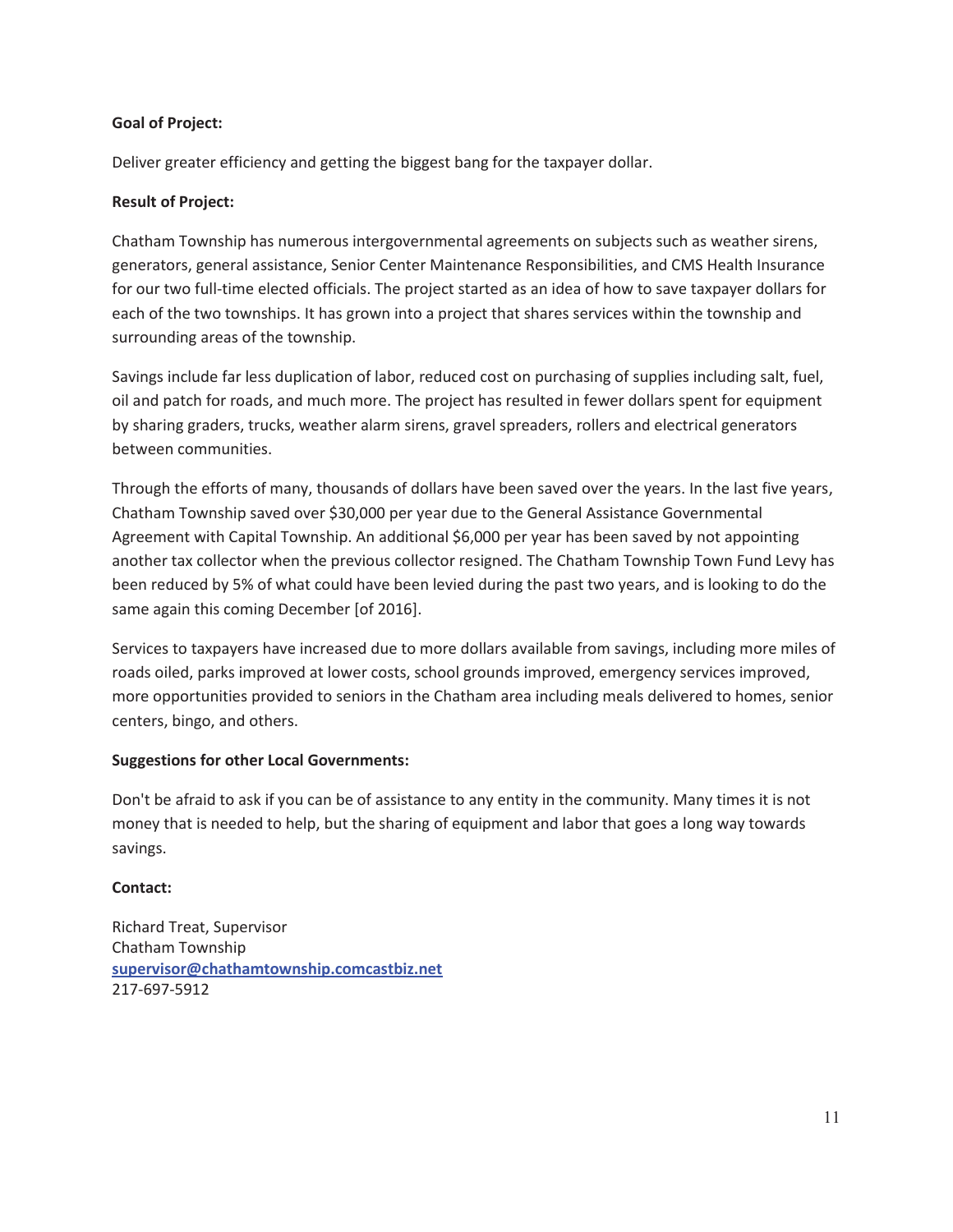#### **Shared Services Best Practices: Municipalities**

#### **11. Tri-Cities Ambulance Service**

#### **Entities:**

- City of St. Charles
- City of Geneva
- City of Batavia
- Geneva Township
- **•** Batavia and Countryside Fire Protection District

#### **Project Description:**

Tri-City Ambulance Service (TCA) is an intergovernmental agency with members consisting of the City of St. Charles, City of Geneva, City of Batavia, Geneva Township and Batavia and Countryside Fire Protection District.

TCA operates five frontline ALS licensed ambulances and three reserve units. They are housed within the fire stations of the three cities that are members of TCA. The five frontline units are available to respond to all residents of the TCA response area at any time, regardless of the community where they are housed.

#### **Goal of Project:**

Oversee the provision of ambulance service to the region that is cost effective and mutually beneficial to the communities involved.

#### **Result of Project:**

In 1982, Tri-City Ambulance was created to bring emergency medical services closer to the communities served. In 1985, the governance structure was changed to a board system, with two representatives, each from St. Charles, Geneva, and Batavia, and one representative, each from Batavia, Countryside Fire District and Geneva Township. Fire chiefs from each of the three municipalities serve as staff and technical advisors.

Tri-City Ambulance contracts with Paramedic Services of Illinois (PSI) to provide licensed paramedics to staff ambulances owned by TCA.

There were concerns about maintaining quality of service when using contractors rather than civil service employees, so a secondary interview process was instituted. Paramedics who work for PSI are interviewed and approved by TCA before they begin work for TCA.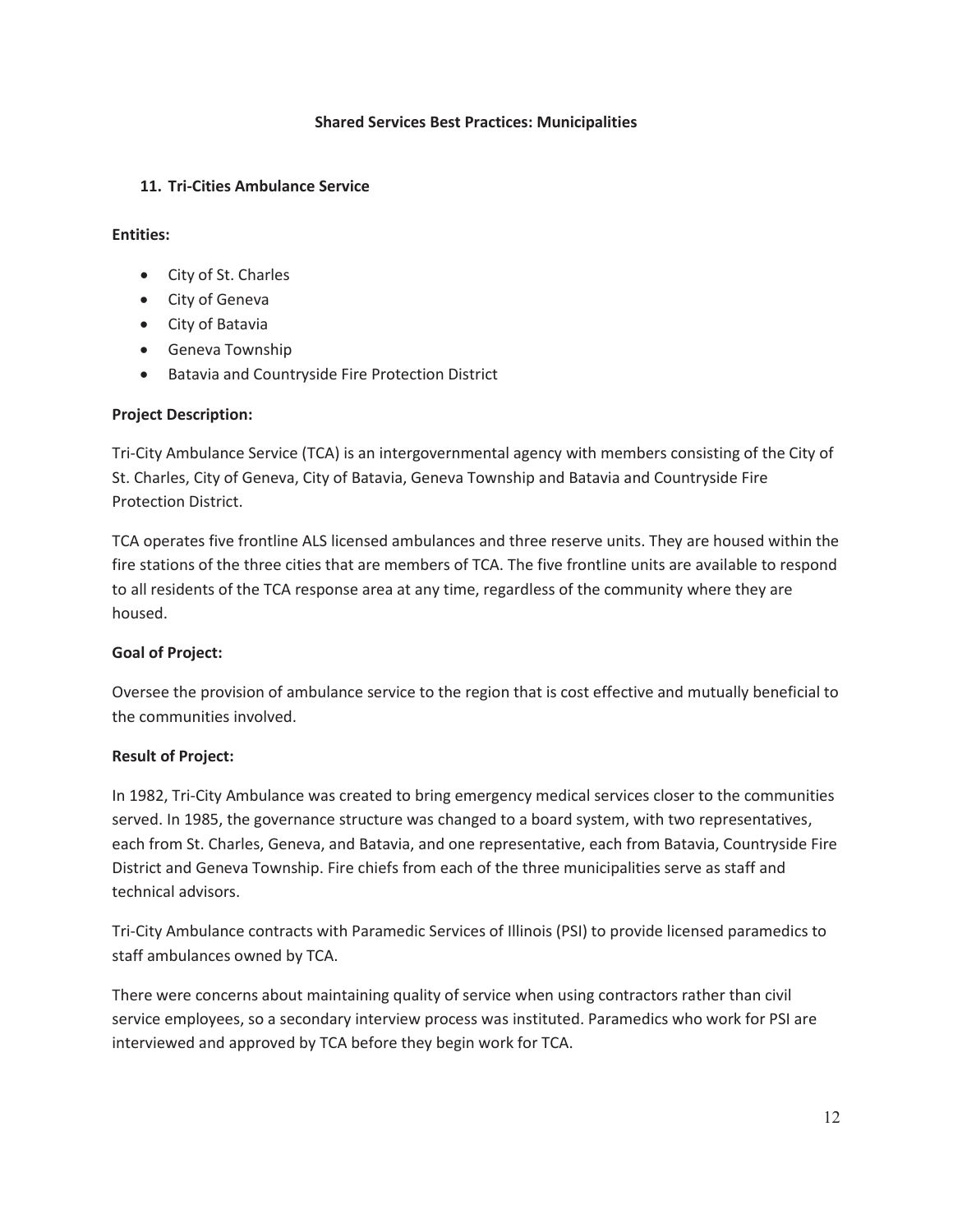Two ambulances are located in St. Charles, one in Geneva, and two in Batavia. The closest available ambulance responds to medical calls, depending on which community the patient is in.

The overall cost savings are significant. The cost to fill a slot with a PSI paramedic is approximately \$70,000, while hiring a new employee costs \$100,000 (including insurance, pension, and other benefits). In addition, no training or overtime costs are incurred by TCA.

The cost to St. Charles for 2016 is \$361,000 to have two paramedics manning each of two ambulances at the St. Charles Fire Department 24 hours a day, 7 days a week.

The City of St. Charles is the Lead Agency for Tri-City Ambulance. The fire chief in the lead community (St. Charles) has responsibility for budgetary and administrative responsibilities with assistance from a part-time coordinator.

# **Suggestions for other Local Governments:**

Each participating community has local control through the TCA governing board. Consequently, the arrangement is mutually agreeable to all organizations because all have a voice in decision-making. Local governments providing emergency services should consider a regional approach to maximize effectiveness and minimize costs to the public.

#### **Contact:**

Joe Schelstreet, Fire Chief City of St. Charles jschelstreet@stcharlesil.gov 630-762-6984

# **12. South Suburban Mayors and Managers Association Enterprise Zones**

#### **Entities:**

• 38 municipalities in Will and Cook counties

# **Project Description:**

Thirty-eight municipalities and Will and Cook counties worked cooperatively with the South Suburban Mayors and Managers Association to create four enterprise zones to support economic development in the region.

# **Goal of Project:**

To establish four enterprise zones in the southern suburbs of Chicago to assist in economic development activities.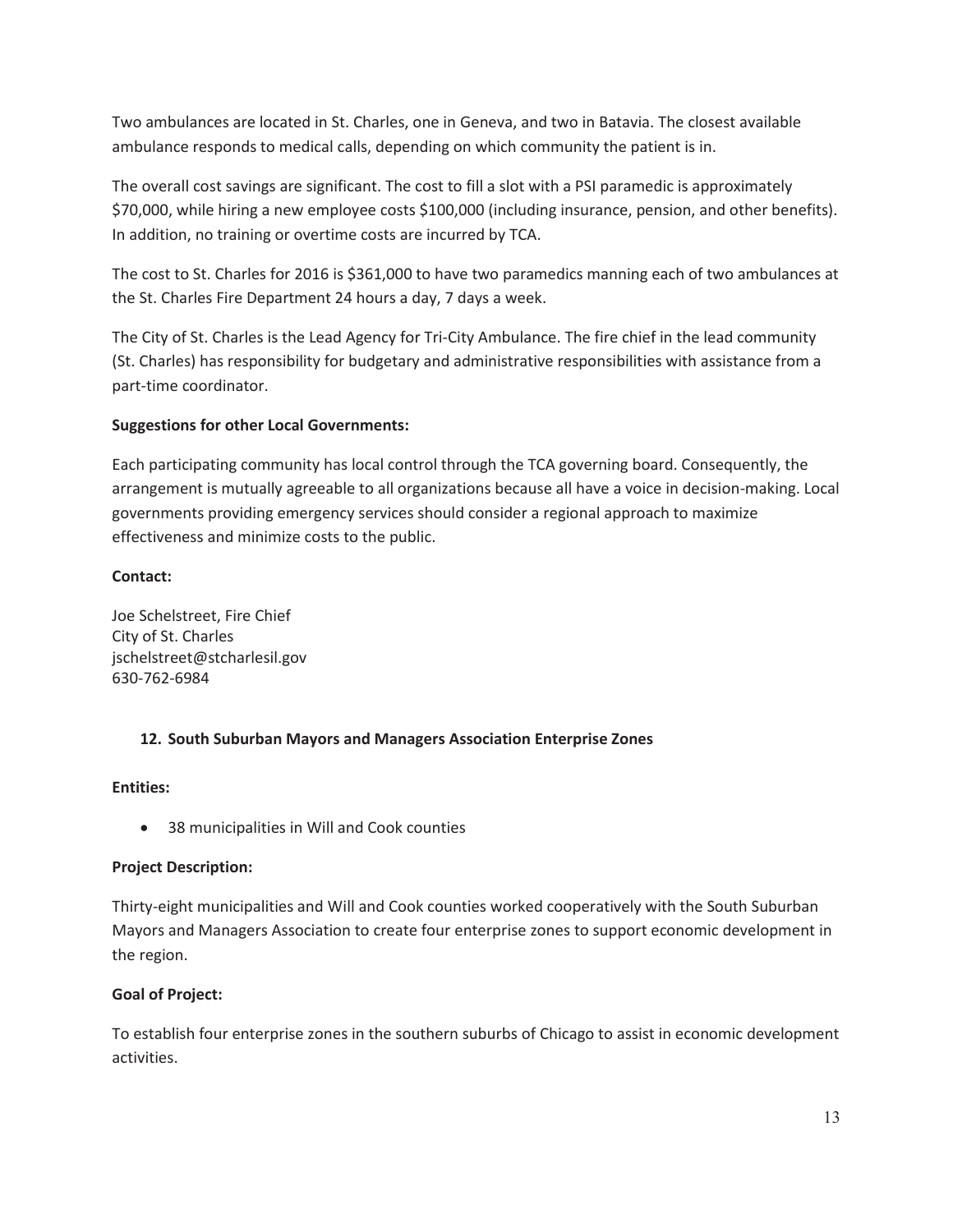# **Result of Project:**

The applications were successful and certified by the Illinois Department of Commerce. There was a cost savings in providing funding to do the necessary research to prepare the zone application and allowed many communities who do not have the staff expertise or funding to participate and take advantage of being part of an enterprise zone. The Enterprise Zones are now working cooperatively to jointly operate and market the zones and the benefits to businesses.

# **Suggestions for other Local Governments:**

This kind of intergovernmental cooperation has been undertaken by the South Suburban Mayors and Managers Association, our member municipalities and Cook and Will counties on many other activities and projects and has been very beneficial to all involved.

#### **Contact:**

Ed Paesel, Executive Director South Suburban Mayors and Managers Association paesel@ssmma.org 708-206-1155

# **13. City of Highland Park Joint Fire, EMS and Fire Inspection Project**

#### **Entities:**

- City of Highland Park
- City of Highwood

#### **Project Description:**

As part of the City of Highland Park's ongoing effort to explore cost-sharing and collaboration with its neighbors, the cities of Highland Park and Highwood pursued a joint review of shared fire, emergency medical and fire inspection services. At the time, the City of Highwood operated a separate fire department in a service territory that overlapped with Highland Park.

The cities entered into an Intergovernmental Agreement for the City of Highland Park to provide fire, emergency medical, and inspection services to Highwood. For such services, the City of Highwood compensates the City of Highland Park on an annual basis.

In addition to approval by the corporate authorities of both jurisdictions, the City of Highwood was required by State law to pass a referendum by Highwood voters pertaining to the cessation of a municipal fire department in order to effectuate this change of service. The referendum was approved on the spring ballot.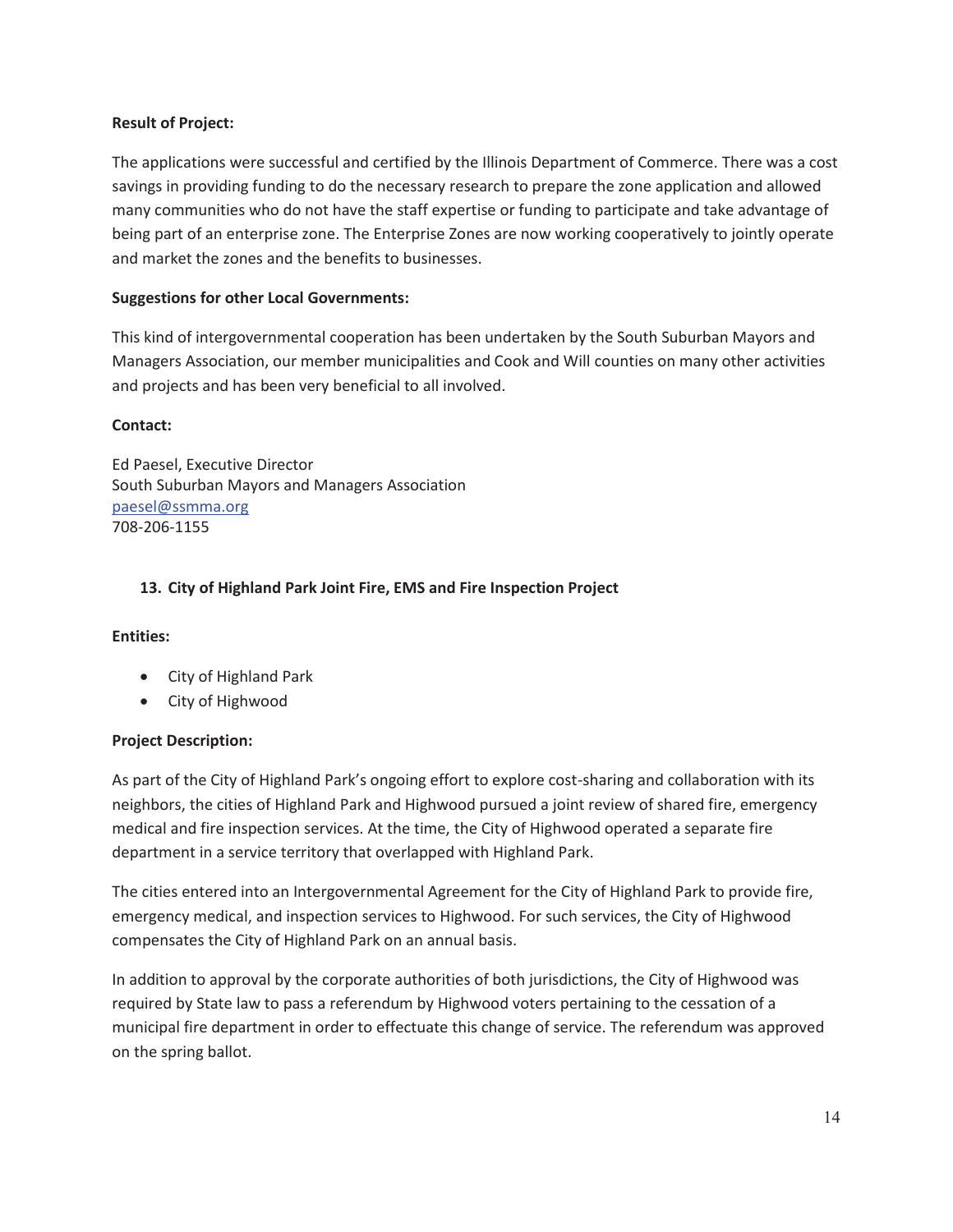#### **Goal of Project:**

Improve service to Highwood residents, eliminate the duplication of services, save costs, and provide for a more sustainable operation.

# **Result of Project:**

The project resulted in improved service to Highwood residents, increased revenue to Highland Park while maintaining the quality service to Highland Park residents, and fostering collaboration among our two communities.

The quality customer service and response time to Highland Park residents have not been impacted by assuming service to Highwood, and Highwood has benefited by being served by the Highland Park Fire Department, a nationally accredited operation.

Highland Park was able to supply an internationally accredited fire department and response times to Highwood without adding an additional station or personnel. The two communities negotiated an agreement that would pay \$625,000 per year and would save Highwood approximately \$684,000 in the first year alone.

# **Suggestions for other Local Governments:**

There were a variety of hurdles that needed to be overcome, primarily state legislation that required a referendum to close a fire department, manning and personnel requirements. Ultimately these restrictions cost Highwood several hundred thousand dollars and significant time and resources.

The State of Illinois has put significant barriers in place for such a consolidation and has essentially given the Illinois Association of Fire Fighters the ability to veto such a move if desired. Become very familiar with the rules in your collective bargaining agreement and statutes such as the substitute act.

# **Contact:**

Ghida Neukirch, City Manager City of Highland Park gneukirch@cityhpil.com 847-926-1000

# **14. Village of Grayslake Police Services Agreement**

#### **Entities:**

- Village of Grayslake
- Village of Hainesville

#### **Project Description:**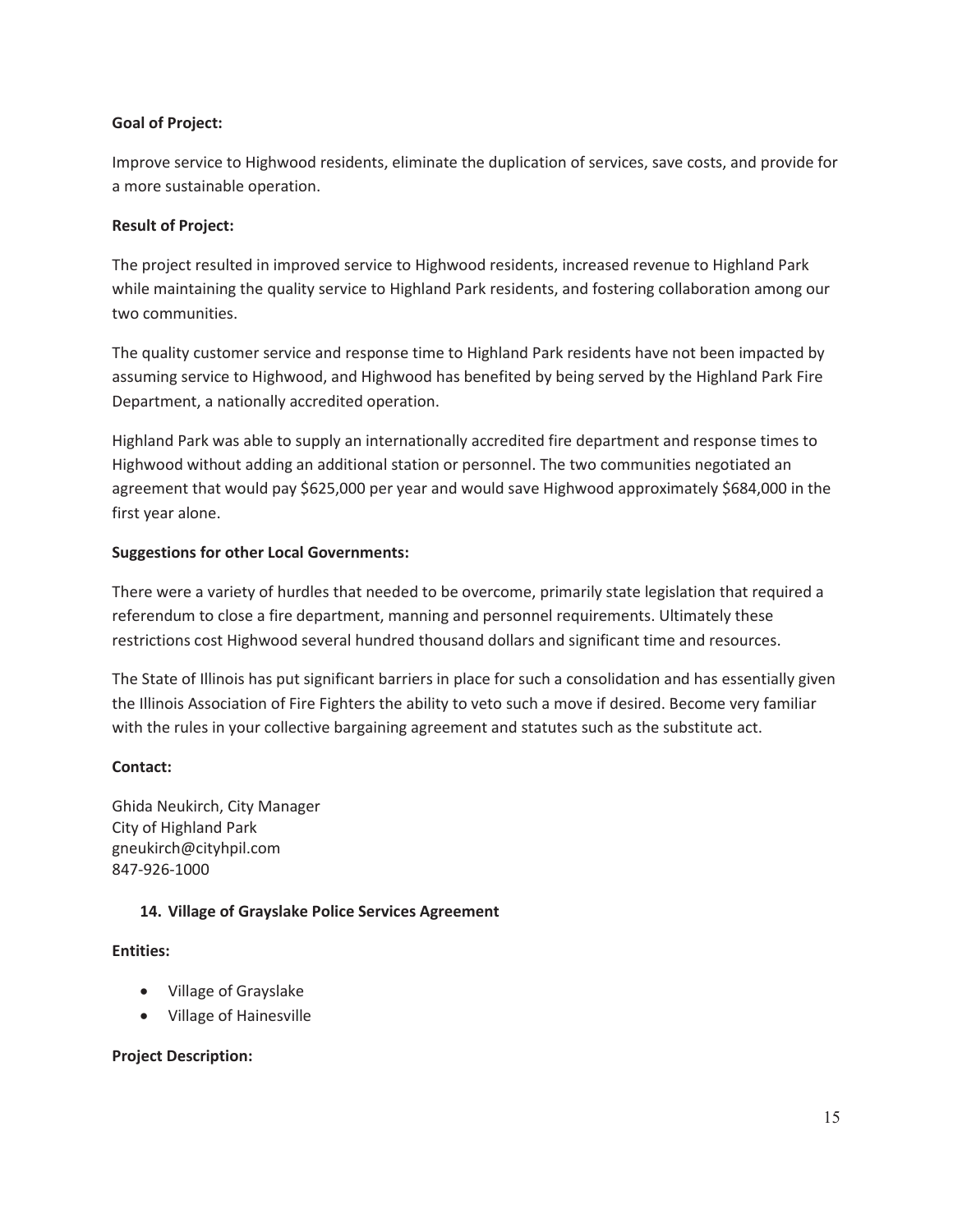The Village of Hainesville explored alternatives to operating their own police department to provide police services to their residents and businesses. As a result of their investigation, the villages of Hainesville and Grayslake executed an agreement under which Grayslake provides police services in Hainesville. Under the agreement Hainesville receives the same police services as the residents of Grayslake and Hainesville pays the Village an annual fee for these services.

# **Goal of Project:**

The ultimate goal was to save money and provide a full package of police services to a small community. Hainesville was looking for a financially sustainable option for providing the full package of police services in their village. Grayslake was interested in gaining additional financial resources for police operations that could result from an agreement with Hainesville. Both villages felt the contracted arrangement would increase public safety in both towns by providing a full set of police services in Hainesville for a more affordable cost.

# **Result of Project:**

Hainsville saved an estimated \$500,000 versus their in house police costs in the first year of the contract. This represented a 45% savings. Savings to Hainesville over the initial contract are estimated to be \$2.575 million.

Hainesville benefits from enhanced police services from a nationally accredited police department. This full-service police operation provides the full range of services that were not affordable for Hainesville with their own police department. This improves public safety in Hainesville, and when Hainesville is safer adjoining Grayslake is safer.

Grayslake gains extra financial resources through the fees from Hainesvile to pay for its police operation. This allows Grayslake to maintain and enhance its police services to the benefit of both communities. The police services agreement was extended in 2016 for five additional years.

#### **Suggestions for other Local Governments:**

Pursue arrangements that are mutually beneficial and state service expectations clearly in the agreement. To this end, contracts should have specific protocols for ongoing and regular communication between the parties. Additionally, keep it simple. In this case the services provided to the receiving community under the contract arrangement are simply the same as in the town providing the services, with no special arrangements that can disrupt operations in the providing town.

#### **Contact:**

Mike Ellis, Village Manager Village of Grayslake mellis@villageofgrayslake.com 847-223-8515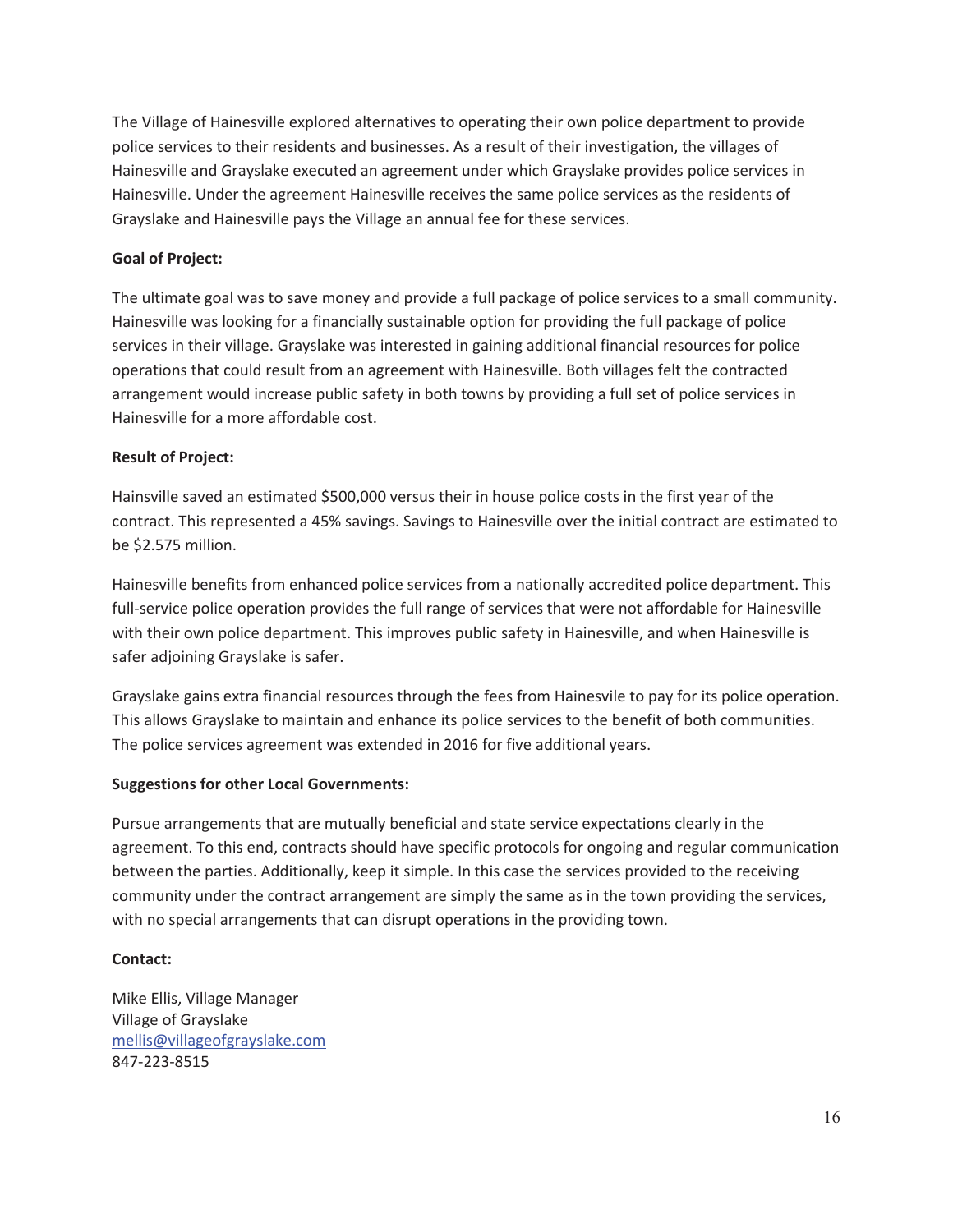# **15. Village of Hanover Park Education and Work Center**

#### **Entities:**

- Village of Hanover Park
- Elgin Community College
- Harper College
- Chicago Cook Workforce Partnership

# **Project Description:**

The Education and Work Center (EWC) in Hanover Park is a partnership between Elgin Community College, Harper College, the Chicago Cook County Workforce Partnership, the Village of Hanover Park and the State of Illinois.

The EWC is a three-year pilot project that is approximately 2/3 of the way through the pilot period. The collaborative project will provide residents of Hanover Park and its surrounding communities with basic job search and career readiness skills. Its focus is to provide a high-quality, responsive learning environment, tailoring services to the changing needs of Hanover Park and its surrounding communities.

# **Goal of Project:**

The Education and Workforce Center is to improve the lives of residents of Hanover Park and surrounding communities through the provision of adult basic skills instruction and job search and career readiness assistance. The collaboration of civic, educational and workforce system partners are the foundation for the project.

# **Result of Project:**

The project has seen an increase is availability for individuals to receive adult basic skills instruction and career readiness that was not available in the past. A full report is available upon request. Some basic statistics are:

- FY15: 611 students were enrolled in classes.
- FY16: 624 students were enrolled in classes.

The majority of the students are enrolled in ESL/ELA courses. The second largest group is ABE (Adult Basic Education, elementary and middle school level classes in English).

The project has been recognized by the Spanish language newspaper *Reflejos* with its "Reflecting Excellence" award in the area of education as well as receiving the 2015 Illinois Workforce Partnership Award for Innovative Solutions at the Illinois Governor's Mansion.

#### **Contact:**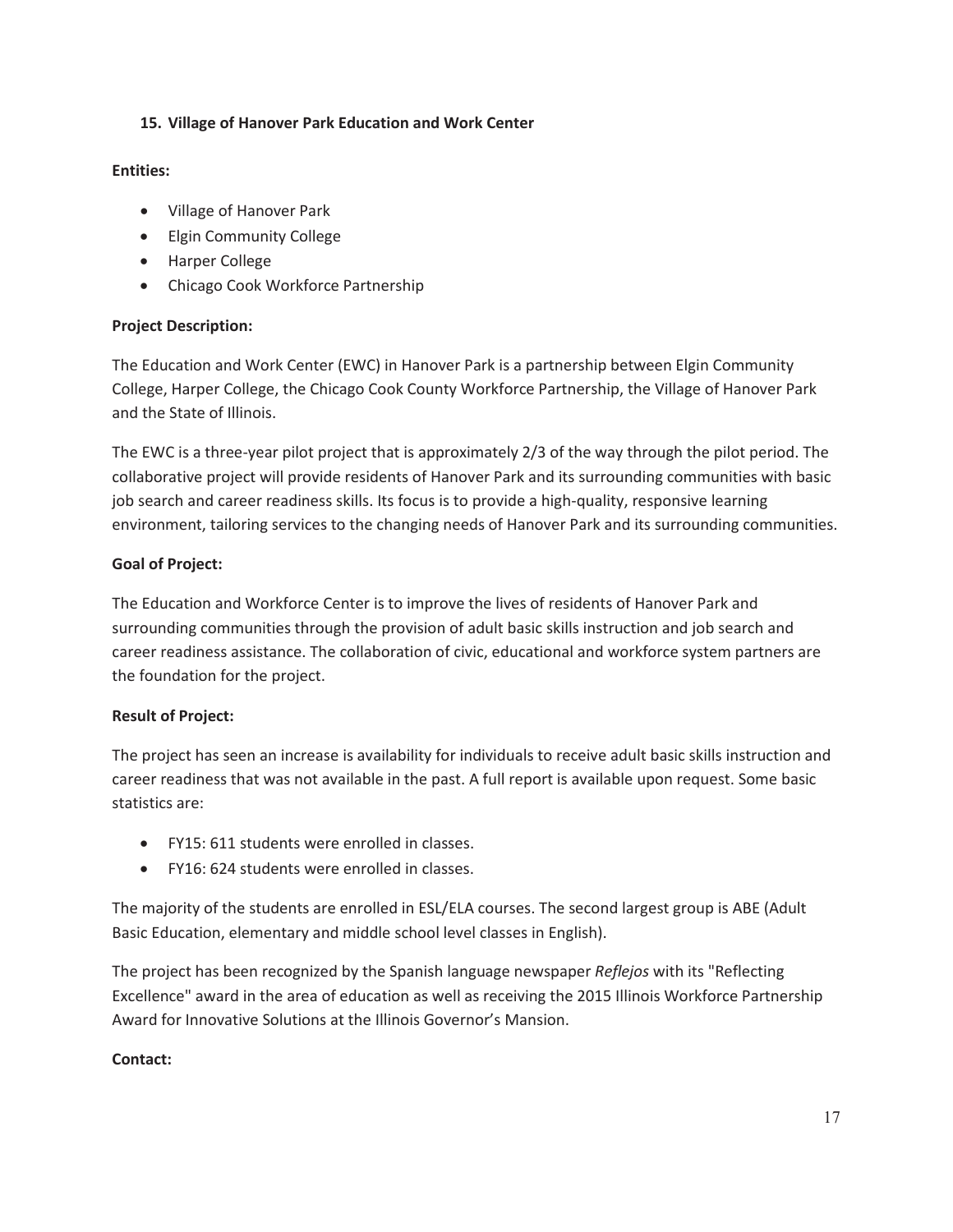David Webb, Deputy Village Manager Village of Hanover Park dwebb@hpil.org 630-823-5611

#### **Shared Service Best Practices: Special Purpose Districts**

#### **16. LINKin Libraries Consortium**

#### **Entities:**

- Arlington Heights Memorial Library
- Cook Memorial Library
- Deerfield Public Library
- Elmhurst Public Library
- **•** Gail Borden Public Library
- Naperville Public Library
- Skokie Public Library
- Waukegan Public Library
- Wheaton Public Library

#### **Project Description:**

The nine libraries of the LINKin Library Consortium are a group of standalone libraries in northern Illinois dedicated to sharing library materials through their deep partnership. Members' library catalogs are linked into a single catalog and powered by Inn-Reach software sold by Innovative Interfaces, Inc.

Through the agreement, taxpayers from each library in the consortium can independently borrow materials if titles are not owned by their home library or if their library's own copy is already checked out. Items borrowed through the agreement are free to users and most items are available for pickup within one week. The catalog includes books, Blu-Rays, CDs, DVDs, and recorded books. New titles are added every day.

#### **Goal of Project:**

The goal of the project was to gain efficiencies at member libraries and offer a wealth of materials to our taxpayers to borrow, independently, and free of charge.

#### **Result of Project:**

Through our partnership and technology, member catalogs become much more powerful by offering a greater wealth of titles than a single library collection. As of July 2016, the full collection included 2,093,536 titles with 771,858 of those items unique to individual libraries.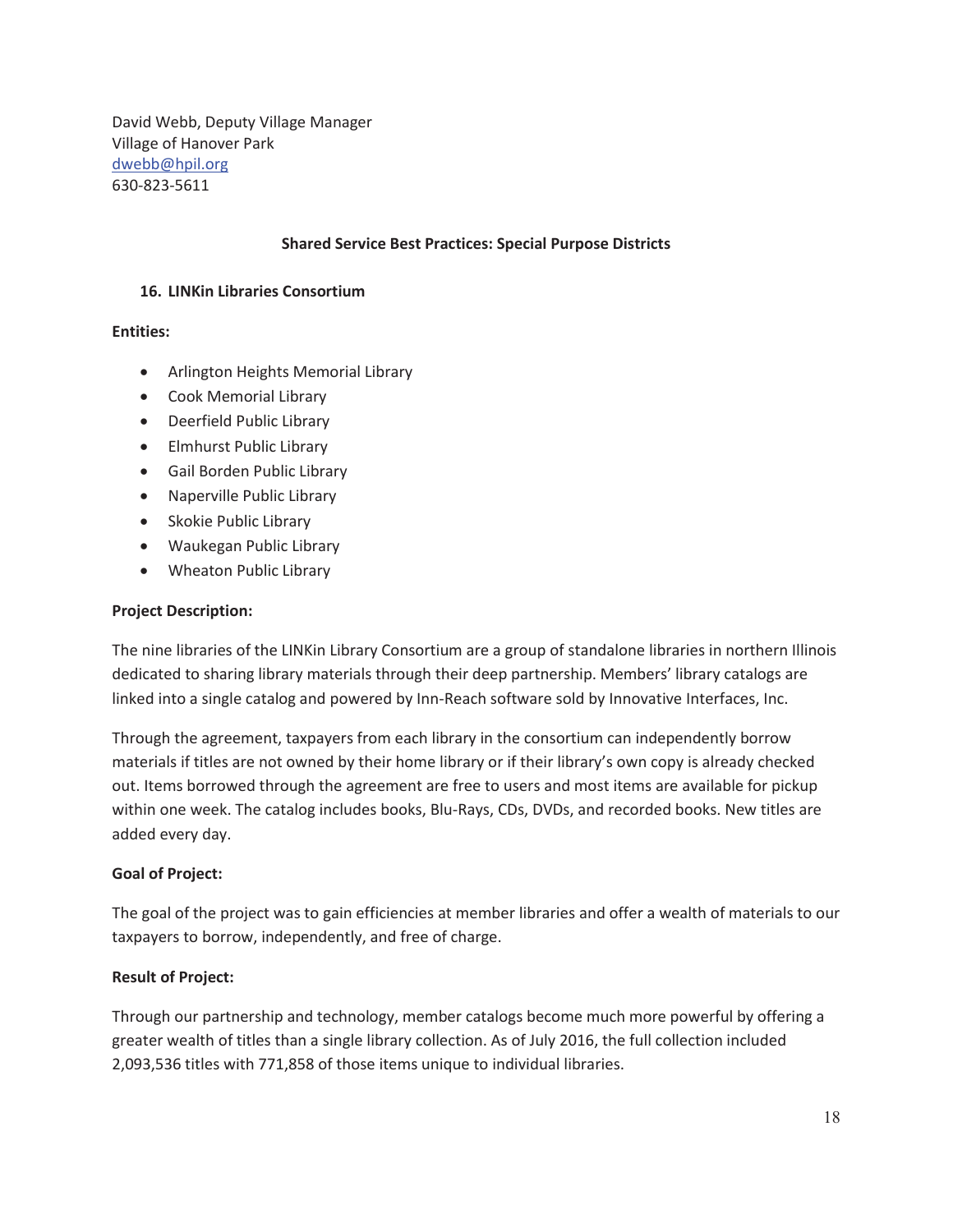Our goals of efficiency and greater access to a wealth of free content have been achieved and our growth in membership proves the scope of our initial project.

#### **Suggestions for other Local Governments:**

#### **Contact:**

Robert Moffett, Division Chief of Access Services Gail Borden Public Library District rmoffett@gailborden.info 847-429-5989

# **17. Schaumburg Park District KASPER program**

# **Entities:**

- Community Consolidated School District 54
- Schaumburg Park District

# **Project Description:**

The agreement facilitates the District's KASPER program (Kids' After School Program with Enrichment and Recreation) wherein the District provides childcare and recreation/enrichment activities during hours when school facilities are not otherwise needed for school and education purposes.

We provide before-and-after-school care at 10 schools during the school year and 3 to 6 pm in the summer. The KASPER program has successfully served the community for 30 years.

# **Goal of Project:**

To provide enriching and dependable before-and after-care to the community's youth by using school district facilities that normally were unused during those times.

In an era of latchkey children, it is important to provide a dependable, safe and enriching environment for before-and-after-school care to the community's youth by using school district facilities such as gyms, classrooms, and cafeterias while they are not being used during those times.

# **Result of Project:**

Generations of Schaumburg's school children have benefited from the activities and programs offered through KASPER. Thousands of parents have been assured of safe and supervised childcare at a cost below that charged by the private sector. By using already-open school buildings, the program also conserves energy.

# **Suggestions for other Local Governments:**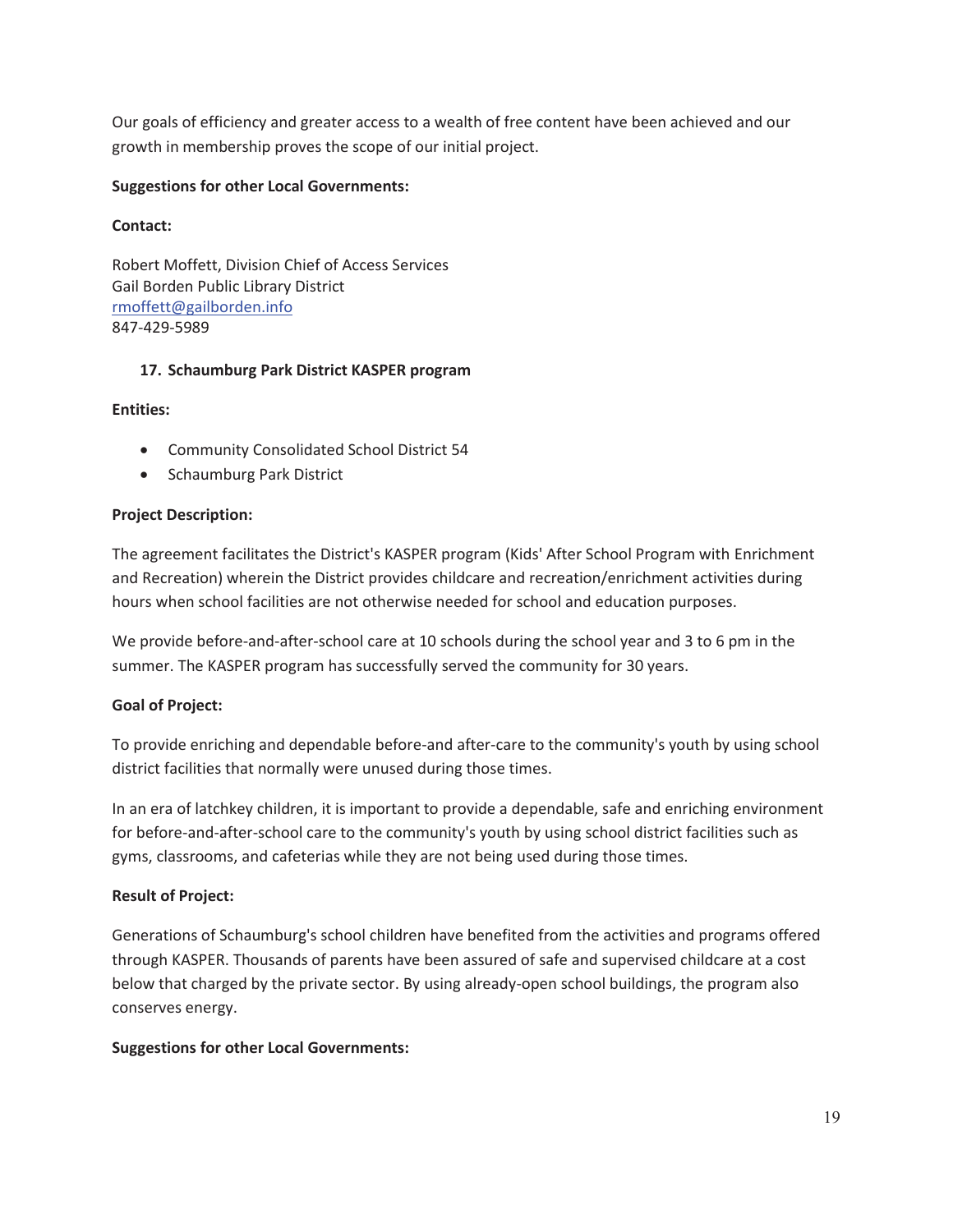KASPER is a model program of how two governmental entities can come together to solve a common problem: the need for quality before-and-after-school care.

# **Contact:**

Tony LaFrenere, Executive Director Schaumburg Park District tlafrenere@parkfun.com 847-985-2115

# **18. Wheeling Park District Heritage Park Flood Control Project**

# **Entities:**

- Wheeling Park District
- Metropolitan Water Reclamation District of Greater Chicago
- Village of Wheeling

# **Project Description:**

The United States Army Corp of Engineers, Metropolitan Water Reclamation District of Greater Chicago (MWRDGC), and other state and local agencies worked together to alleviate flooding in the communities downstream of Wheeling. Their goal was to find a site that could accommodate compensatory storage for Levee 37 to be built along the Des Plaines River. In the early 2000s, Heritage Park was identified as one of 32 potential sites.

In 2008, as the Park District was completing the planning process and arriving at the final design for the Heritage Park Master Plan, the executive director was contacted by the chief engineer from MWRDGC, now the authorizing agency for storm water management in Cook County.

Park District and MWRDGC staff began exploring the finer details of their respective goals to determine if and how both could be accomplished at Heritage Park. Over the course of nearly two years, the design of Heritage Park was evaluated from a community park perspective and flood storage standpoint to determine how to make the design and operations come together to meet everyone's needs.

Working together, the Heritage Park Concept Plan was developed showing how the necessary compensatory storm water storage could be accommodated within Heritage Park without compromising the basis of the Master Plan prepared and adopted by the Wheeling Park District.

# **Goal of Project:**

The goal of the project was to provide vital storm water management and storage at Heritage Park, while simultaneously redeveloping the plan for the park and recreation benefits of the residents, in accordance with the Heritage Park Master Plan.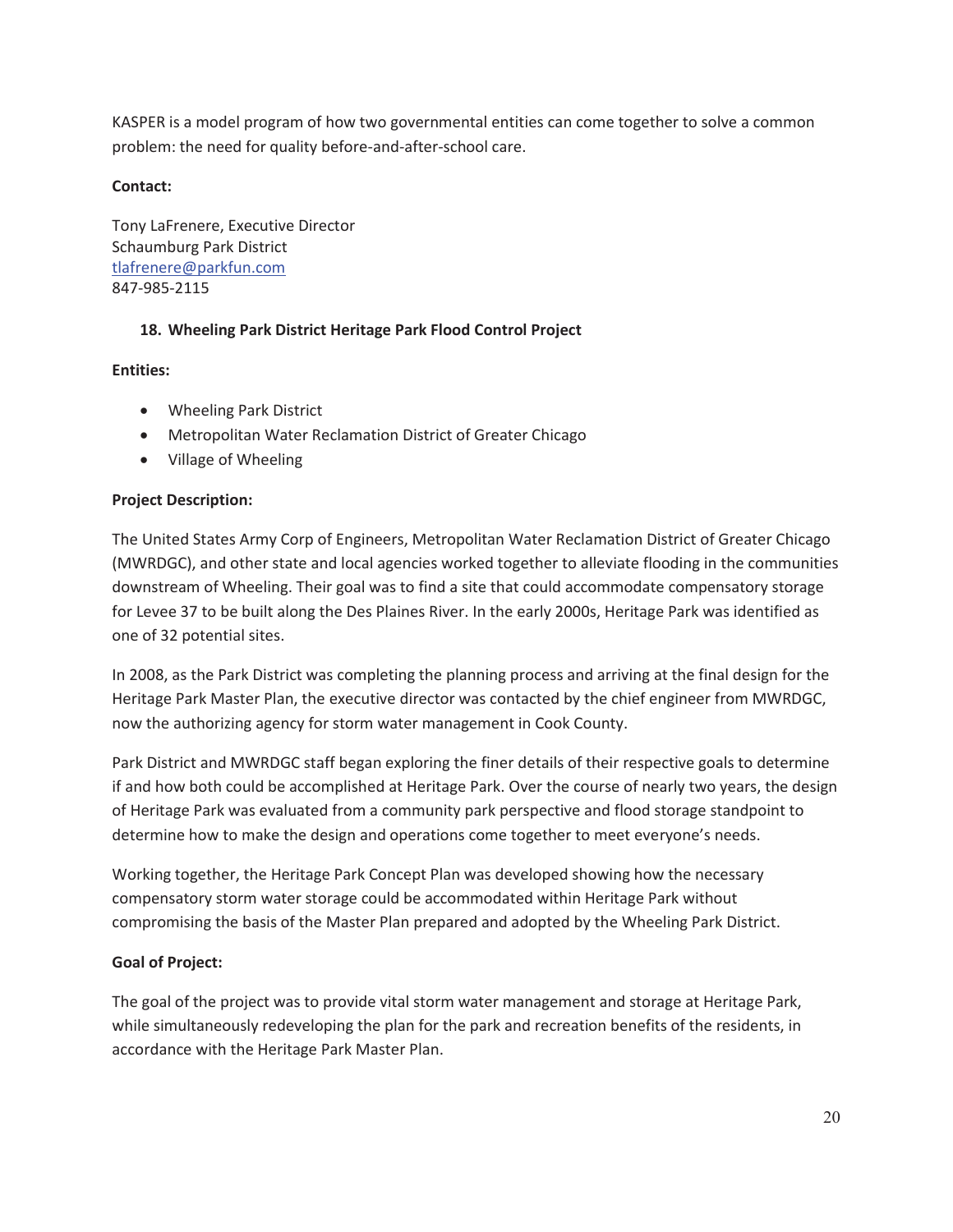#### **Result of Project:**

Today's Heritage Park is far from what it once was, and without a significant partnership through an IGA, its planned vision most likely never would have been achieved. In fact, a major redevelopment of the Park would have been costly and potentially limited due to the storm water management mandates.

The nearly three years of construction is complete but the partnership between MWRDGC and the Wheeling Park District will continue. Besides providing over \$18 million of recreation improvements to the community, this redevelopment will alleviate major flooding of neighboring towns along the Des Plaines River. By building a partnership based on mutual trust and respect, diverse goals were achieved to the benefit of many residents both locally and regionally.

# **Suggestions for other Local Governments:**

Partnerships occur at a hierarchy of levels. Some choose cooperation; others coordinate efforts, but the most effect partnership is collaboration. The only limiting factor in reaching this level is the partners themselves. Open, unencumbered discussions often lead to creative solutions.

Most important is taking the time to be specific within the Intergovernmental Agreement (IGA) and identify the improvements to be constructed in as much detail as possible. The Heritage Park Concept Plan was included in the IGA, as was a description of the recreational and storm water improvements to provide a much higher level of detail on the improvements. While the legal portions of the IGA are critical, this is the time to craft the details of the development with the partners.

It is also important to be involved in the design process. In the case of Heritage Park, this involved everything from the structures to the native plantings. All of these visual and functional components are also identified within the IGA as part of the improvements. As with any IGA related to land use, and particularly storm water management, it is critical to consider maintenance and replacement issues and clearly define roles and responsibilities. In that respect, making sure the IGA is comprehensive is key. However, as with any partnership, it is also important to be flexible and to build in opportunities to revise and make changes.

The partnership between the Wheeling Park District and MWRDGC was not just about an IGA. It was about a relationship built over time with mutual trust that together met two different goals – flood control and recreation. This partnership was not routine and could not have happened independently. Jointly the parties developed and agreed to a set of common goals, sharing responsibility for obtaining these goals, and worked together to achieve the final results.

# **Contact:**

Jan Buchs, Executive Director Wheeling Park District jbuchs@wheelingparkdistrict.com 847-465-2935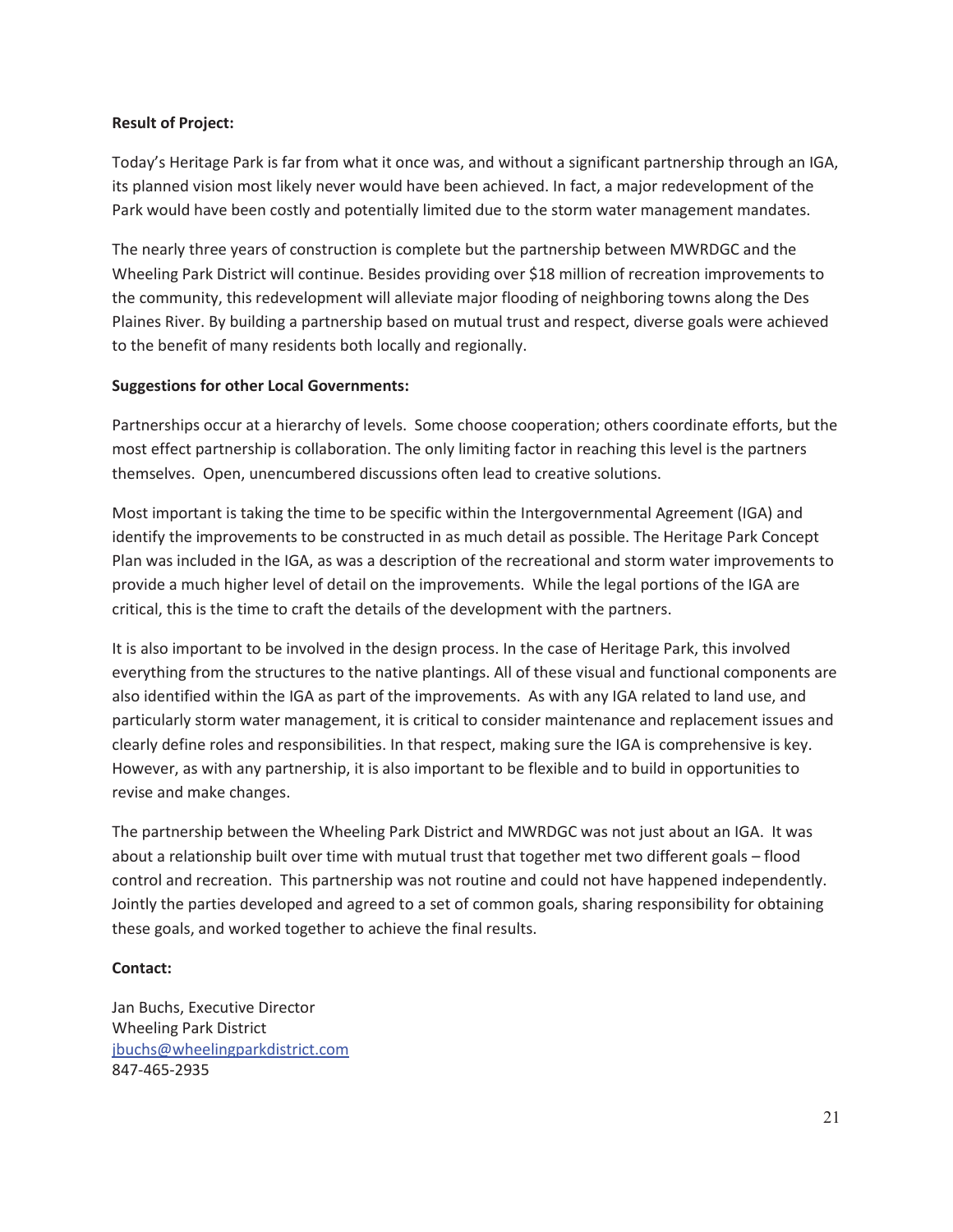# **19. Rolling Meadows and Palatine Functional Fire Protection Consolidation**

#### **Entities:**

- x **Rolling Meadows Fire Department**
- x **Palatine Fire Department**
- x **Palatine Rural Fire Protection District**

#### **Project Description:**

Two municipal fire departments and one fire protection district agreed to operate in essence as one entity, thereby increasing our efficiency via greater economy of scale. We have three guiding principles: better service to our combined communities; safer work environment for our firefighters; and more efficient provision of service. Some accomplishments include: Shared administrative staffing; combined training calendars and training leadership; standardized apparatus response across all three jurisdictions; single Field Operation Guide for all responding firefighters; combined Special Teams (hazmat, technical rescue and dive rescue), shared apparatus; standardization of equipment; better training and standard of coverage during training sessions; and elimination of duplication of apparatus purchases.

#### **Goal of Project:**

Three Guiding Principles:

- 1. Provide better service to our combined communities.
- 2. Provide a safer work environment for emergency responders.
- 3. Provide more efficient service.

#### **Result of Project:**

The project remains a work in progress. We are providing better service to our combined communities and a safer work environment for our responding firefighters by standardizing our fire and EMS response; developing and training/working within field operational guidelines that are understood by all responding firefighters and officers; combining our training calendars and training together on all aspects of fire/EMS. We train together and temporarily relocate non-training crews across our combined eight fire stations to provide the best standard of coverage during our training sessions.

The Palatine Rural Fire Protection District was able to eliminate three "Shift Commander" positions via a shared staffing arrangement where the Rolling Meadows Fire Department provides an incident commander to the Palatine Rural jurisdiction in exchange for Palatine Rural providing a part-time fire marshal for the City of Rolling Meadows.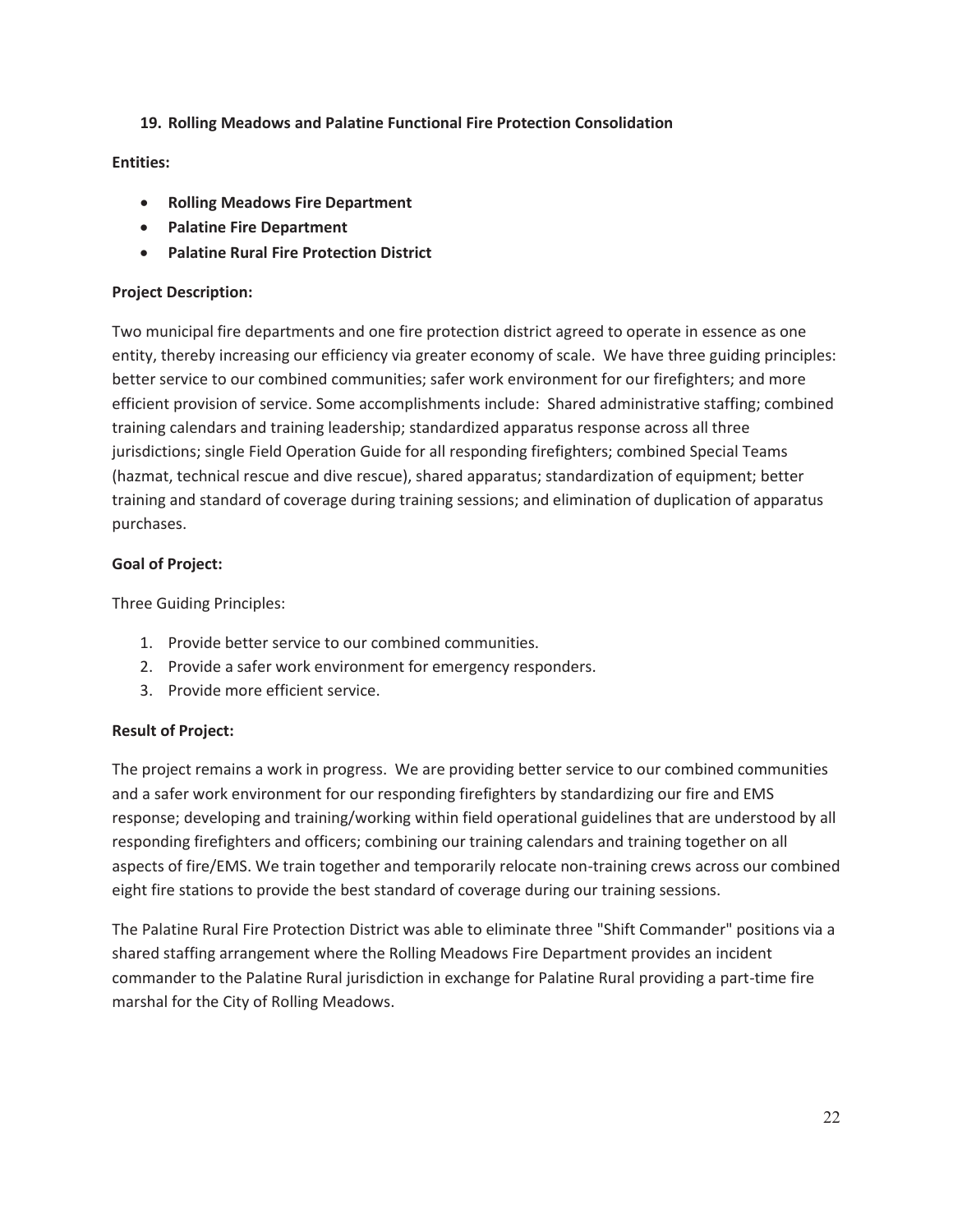Palatine Rural and Rolling Meadows have eliminated their Dive Team and pay Palatine Municipal for provision of Dive Rescue Response across the jurisdictions which has saved approximately \$7,000 per year for the City of Rolling Meadows.

Rolling Meadows has been able to alter the apparatus replacement schedule due to shared equipment and has saved over \$80,000 as we were able to downsize a replacement rescue squad to a light duty rescue squad.

We have held joint Labor/Management meetings and continue to navigate the project while doing our best to address the concerns of the three bargaining units. Palatine Municipal and Palatine Rural have extensive agreements in place covering several areas of fire service provision including fire prevention bureau services and apparatus maintenance and sharing agreements.

# **Suggestions for other Local Governments:**

Start with clear objectives or guiding principles and make sure these are transparent and shared with all stakeholders. Sticking to those principles has allowed us to overcome several significant obstacles and adjust our path when confronted with roadblocks. Once these objectives are defined and shared start with the "low hanging fruit" and just go. We are doing a lot of things on faith and to date have been able to make slow and steady progress by taking on a few projects at a time. For instance, we have established shared committees covering training, incident critiques, standardization of equipment and special teams. Our chief officers meet regularly to track progress and set new goals.

#### **Contact:**

Scott Franzgrote, Fire Chief Rolling Meadows Fire Department franzgrote@cityrm.org 847-397-3352

# **20. MABAS 24 Headquarters Procurement and Special Response Teams**

#### **Entities:**

- Burnham
- Calumet City
- Country Club Hills
- Dolton
- East Hazel Crest
- Flossmoor
- Glenwood
- Harvey
- Hazel Crest
- **Homewood**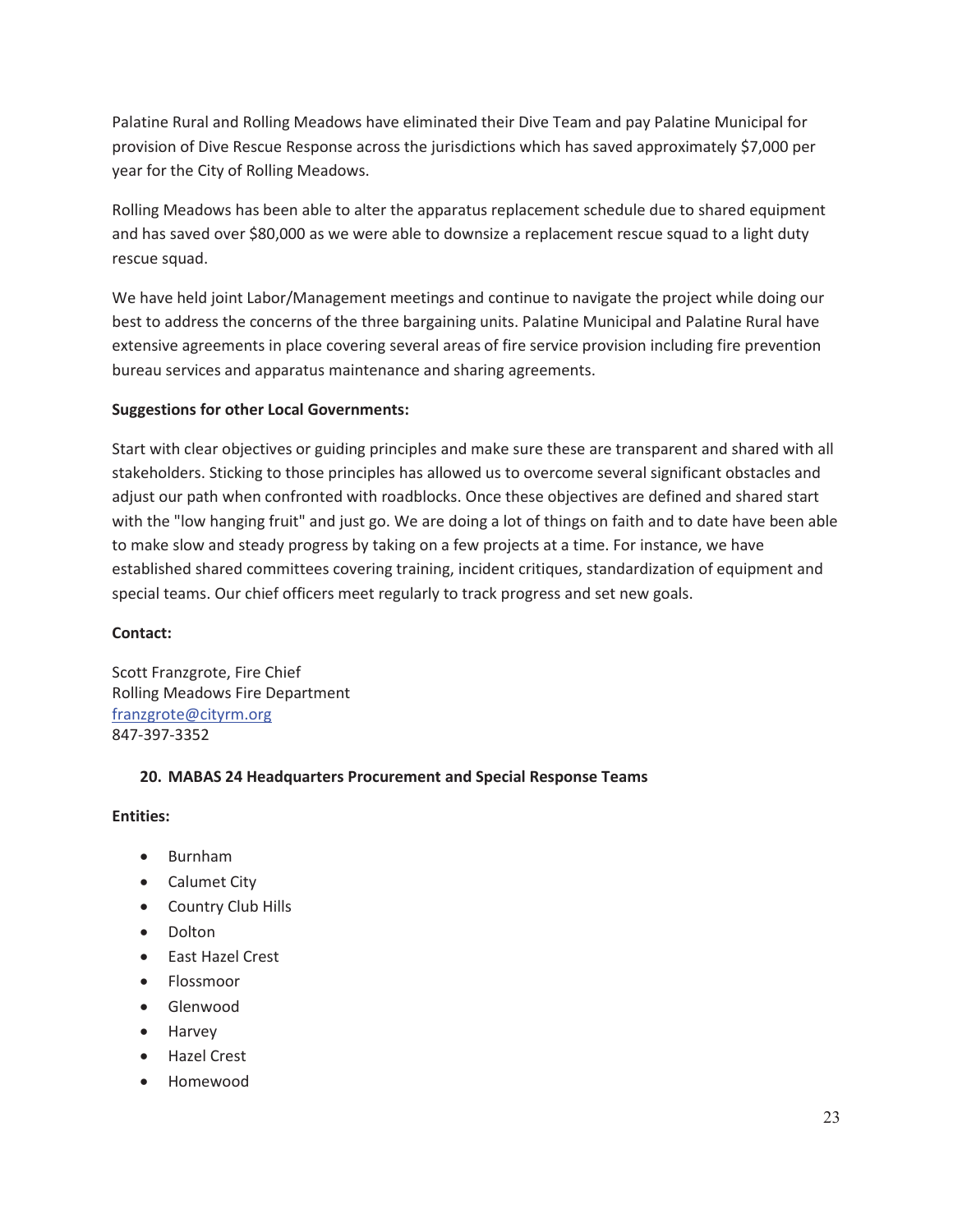- Lansing
- Lynwood
- Markham
- Oak Forest
- **Phoenix**
- Riverdale
- South Holland
- Thornton
- Tinley Park
- Munster, Indiana

Special Response Teams initiative with MABAS 27 Fire Departments

- Beecher
- Chicago Heights
- Crete
- Crete Township
- Frankfort
- Ford Heights
- Matteson
- Monee
- Park Forest
- Peotone
- Richton Park
- Sauk Village
- South Chicago Heights
- Steger
- Steger Estates
- University Park

#### **Project Description:**

MABAS 24 developed a 501(c)(3) mutual aid organization within which it joined forces and, using funds from an annual stipend and fundraisers, put together mutual aid response and dispatch guidelines and efforts, worked to enable mutual aid box alarm dispatching across towns, formed special emergency response teams (hazmat dive, investigators, and technical rescue teams), and purchased a canteen vehicle manned by volunteers to provide emergency responders respite, pooled assets and energy to purchase a building for training and storage, then entered into a Memorandum of Understanding with MABAS Division 27 to join in the further development and joint structuring of special response teams.

#### **Goal of Project:**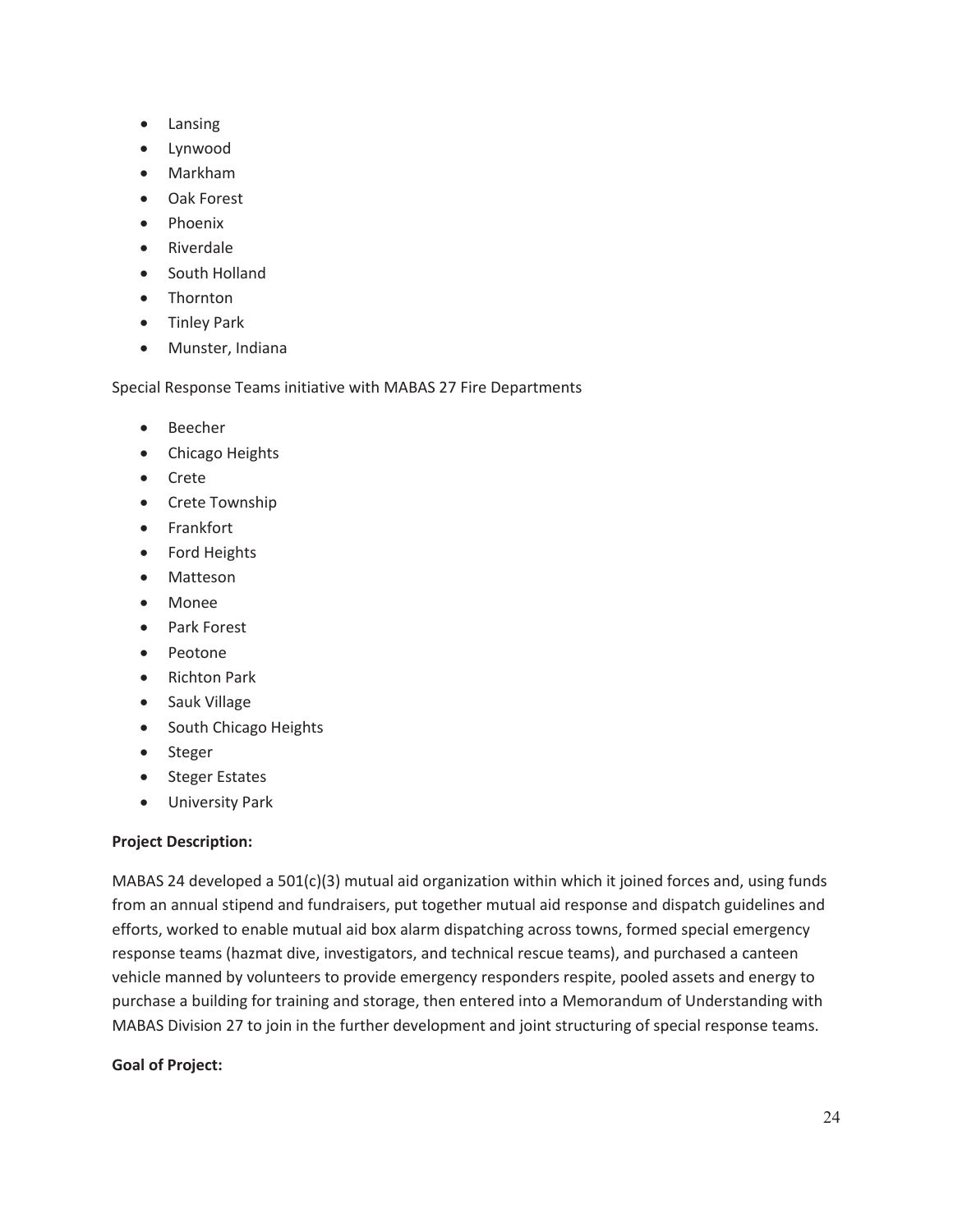The goal of the project was to form special teams capable of responding to large-scale or complicated rescue incidents to neighboring towns (and ultimately statewide), house shared response equipment in a centrally located facility, then join teams with neighboring groups of fire departments to train together, ensure enough personnel are certified for special response, ensure all personnel are trained to work together on an emergency situation, and support a canteen vehicle to provide emergency responders with critical respite in responding to such large-scale or complicated rescue/emergency events.

# **Result of Project:**

Not one town could afford to employ, equip, and train enough personnel to serve on special teams capable of handling a large-scale or specialized rescue event nor the state-of-the-art equipment and supplies to sustain the teams, nor the space to store the equipment to meet the needs of a town stricken by a large-scale or specialized event. It would also be cost prohibitive for each municipality to equip and run a canteen vehicle to respond division wide to provide respite to emergency responders operating in long-term incidents under strenuous conditions.

The headquarters procurement facet of our project began as we were in the predicament of being forced out of a former fire station we rented to house vehicles and equipment for \$250 a month when after 15 years, the rent was going to be raised to \$750. We needed an "all encompassing" solution as on top of storing equipment in that old fire station.

A building was found, an addition made, and aside from successfully providing a location to house and train multi-department special team members, the Division is working to increase the use of the MABAS 24 Building. Plans are under way to run a candidate physical agility test facility which would assist in supporting the building and with ensuring every aspect of responding among the departments of Division 24 are properly in place and financed going forward.

By conservative projection, we are seeking to raise funds to provide training to Division 24 personnel – saving overtime and tuition costs to municipalities while enhancing the abilities of our first responders, and most importantly, continue to have the funds to equip our teams and provide 20 member towns with mutual aid dispatching, which costs could not possibly be borne by any one municipality.

# **Suggestions for other Local Governments:**

Faith, passion, commitment, and energy are vital to the success of any project. It is important to turn your vision into a solid plan and be ready to devote yourself to facing the inevitable challenges to making it happen. Know your players, know your capabilities, have a clear goal, plenty of resolve going in and be a professional at all times.

Networking and being respectful, fair, honest, open-minded team players are crucial factors to the success of any collaborative effort. Always be ready to reach outside of your boundaries to expand your ability to provide excellent, efficient emergency services.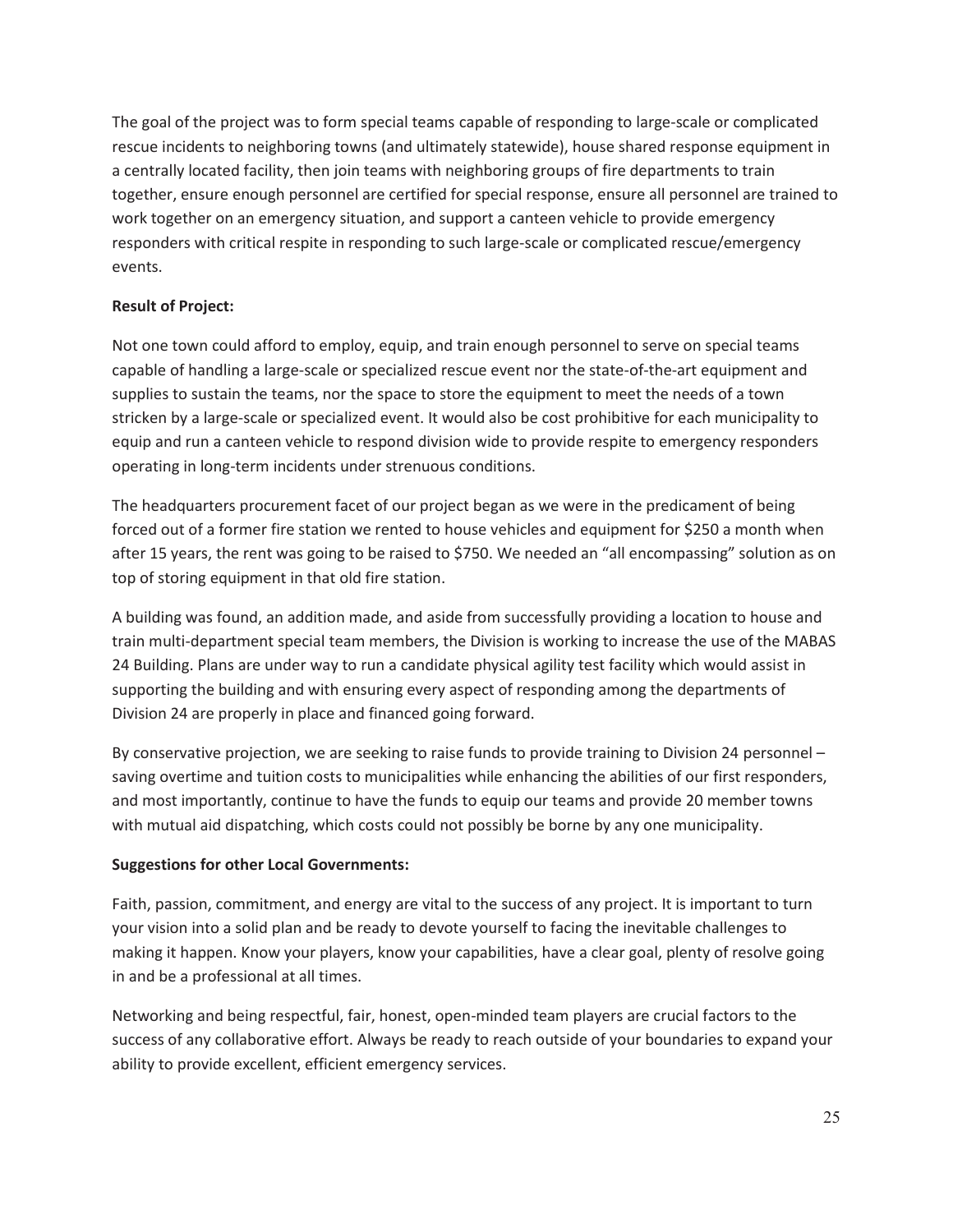#### **Contact:**

Kevin Welsh, President/Fire Chief MABAS 24/Glenwood Fire Department glnwdchief@comcast.net 708-753-2440

# **21. Glen Carbon Police Department Consolidated Emergency Dispatch Services**

#### **Entities:**

- Glen Carbon Police Department
- Glen Carbon Fire Protection District
- Maryville Police Department
- Maryville Fire Department

#### **Project Description:**

The Village of Glen Carbon, the Village of Maryville, and the Glen Carbon Fire Protection District entered into an intergovernmental agreement to share the services and costs of one emergency dispatch center and public safety answering point (PSAP). This 911 and dispatching center is housed within the Glen Carbon Police Department. It is staffed and administered by Glen Carbon police departmental personnel but provides effective and efficient emergency police, fire, and EMS dispatching to all partner agencies 24 hours a day.

#### **Goal of Project:**

The project had three initial goals: to save money for our communities, to eliminate duplicate services, and to deliver more efficient emergency services to our communities.

#### **Result of Project:**

We achieved all of the initial goals. Additionally, we were later able to expand our partner agencies by later adding the Maryville Fire Department and the Glen Carbon Fire Protection District to our intergovernmental agreement, and we created much closer and cooperative working relationships between all partner agencies.

#### **Suggestions for other Local Governments:**

- 1. Leave personalities at the door.
- 2. Under promise and over deliver.
- 3. Maintain open and candid communications.
- 4. Take a "win-win" approach for all partners.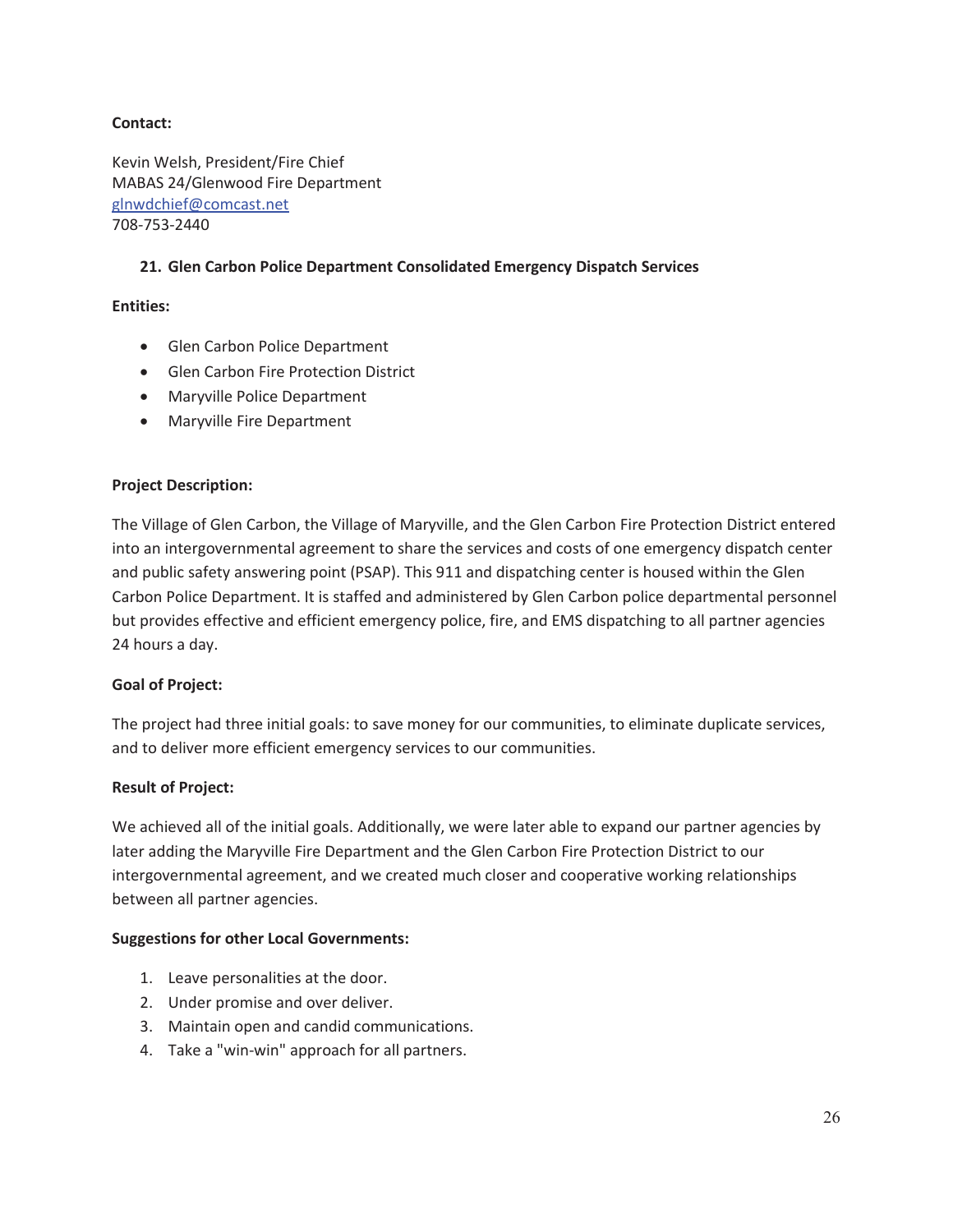# **Contact:**

Todd A. Link, Chief of Police Glen Carbon Police Department tlink@glen-carbon.il.us 618-288-2617

# **22. Mercer County Soil and Water Conservation District Ag Literacy Program**

# **Entities:**

- Mercer County Farm Bureau
- Mercer County Soil and Water Conservation District
- **•** University of Illinois County Cooperative Extension Service
- Mercer County School Districts

# **Project Description:**

The Mercer County Ag Literacy program is a joint venture between local schools (Sherrard and Mercer County School Districts) along with the Mercer County Farm Bureau, Mercer Branch of the Cooperative Extension Service and the Soil and Water Conservation District. This advisory council oversees the activities of our Ag Literacy Coordinator. The organization provides learning material and in-theclassroom presentations promoting production agriculture and natural resource preservation program.

#### **Goal of Project:**

The goal is to educate youth and adults in Mercer County about the importance of agriculture today and in the future.

# **Result of Project:**

We were able to fund a part-time coordinator through funding from the Illinois Ag Literacy Program, which required generation of local matching funds. Farm Bureau and SWCD contribute funds to the program and the committee conducts a local financial campaign each year.

Several local businesses contribute funds which are matched through the University of Illinois Foundation. The Ag Literacy Coordinator puts on program for hundreds of students each year and also provides learning materials to teachers who conducted educational activities in their classrooms with students, as well.

#### **Suggestions for other Local Governments:**

Collaboration adds many benefits such as "buy in" and more influence on your target audience.

#### **Contact:**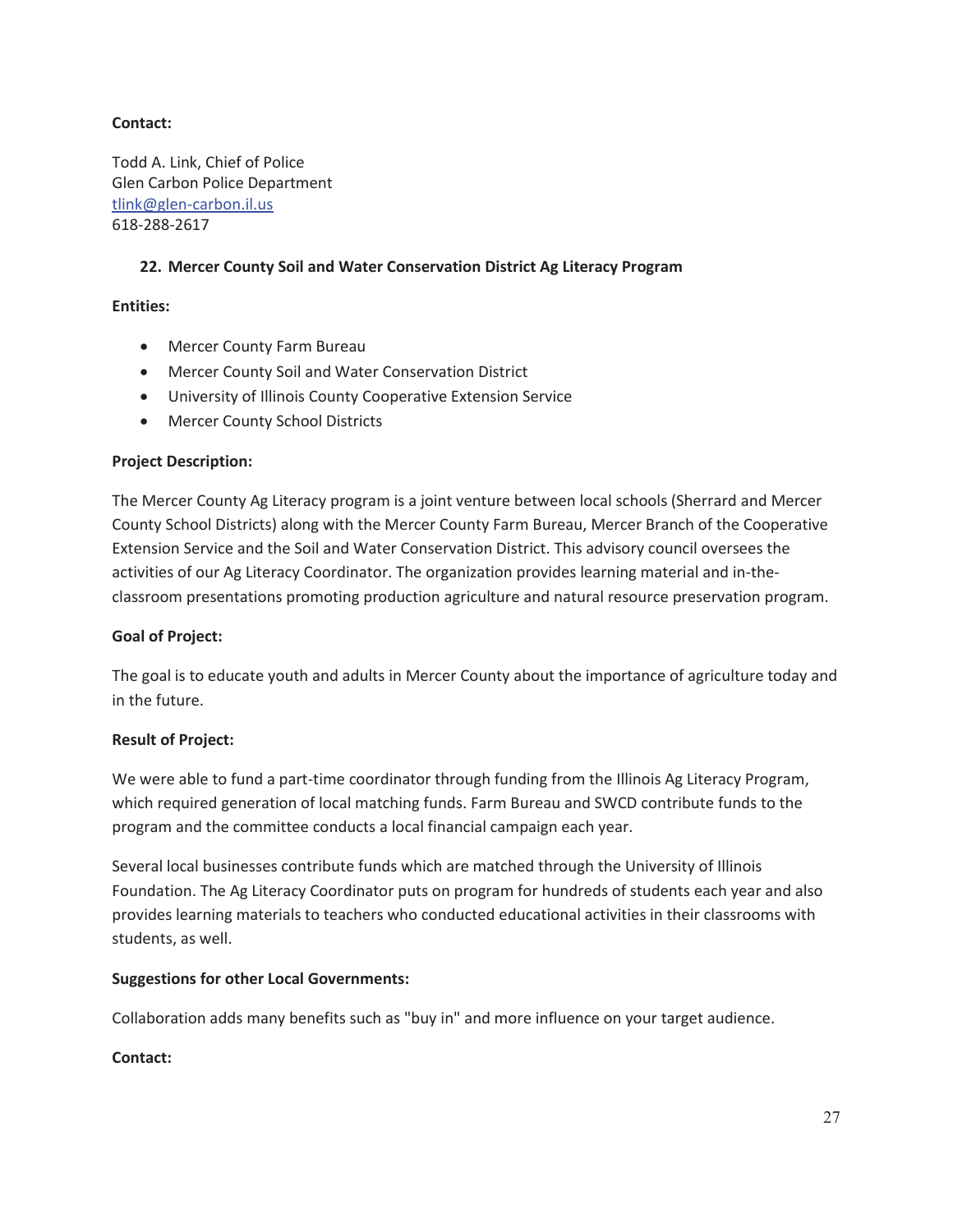William Joseph, Resource Conservationist Mercer County Soil & Water Conservation District bill.joseph@il.nacdnet.net 309-582-5153 ext.3

# **23. McHenry-Lake County Soil and Water Conservation District Wetland Permitting**

#### **Entities:**

- McHenry-Lake County Soil and Water Conservation District
- McHenry County Department of Planning & Development

#### **Project Description:**

McHenry County Department of Planning and Development-Stormwater Division subcontracts a staff member from the McHenry-Lake County Soil and Water Conservation District to review all wetland permit requirements of the McHenry County Stormwater Ordinance. By subcontracting this work, it eliminated the need of hiring an additional staff person with benefits. Also, this provided income to the McHenry-Lake County SWCD whom had staff with the qualifications needed to review said permits.

#### **Goal of Project:**

Reduce costs, increase efficiency and improve public relations.

#### **Result of Project:**

Subcontracting these services out allowed the McHenry County Department of Planning and Development - Stormwater Division to hire a greatly needed engineer instead of a wetland specialist. Additionally, partnering with a local government allowed for greater customer service. When the SWCD staff member is not holding regularly scheduled hours at the County building, the public can travel just a short distance to speak with them. Additionally, the SWCD is housed within the same office as the USDA, which allows coordination of wetland permitting and violation resolutions within farmed areas.

#### **Contact:**

Spring Duffey, Resource Analyst McHenry-Lake County Soil and Water Conservation District spring.duffey@il.nacdnet.net 815-338-0444

#### **24. DuPage County Road Salt Cooperative Purchasing**

**Entities:**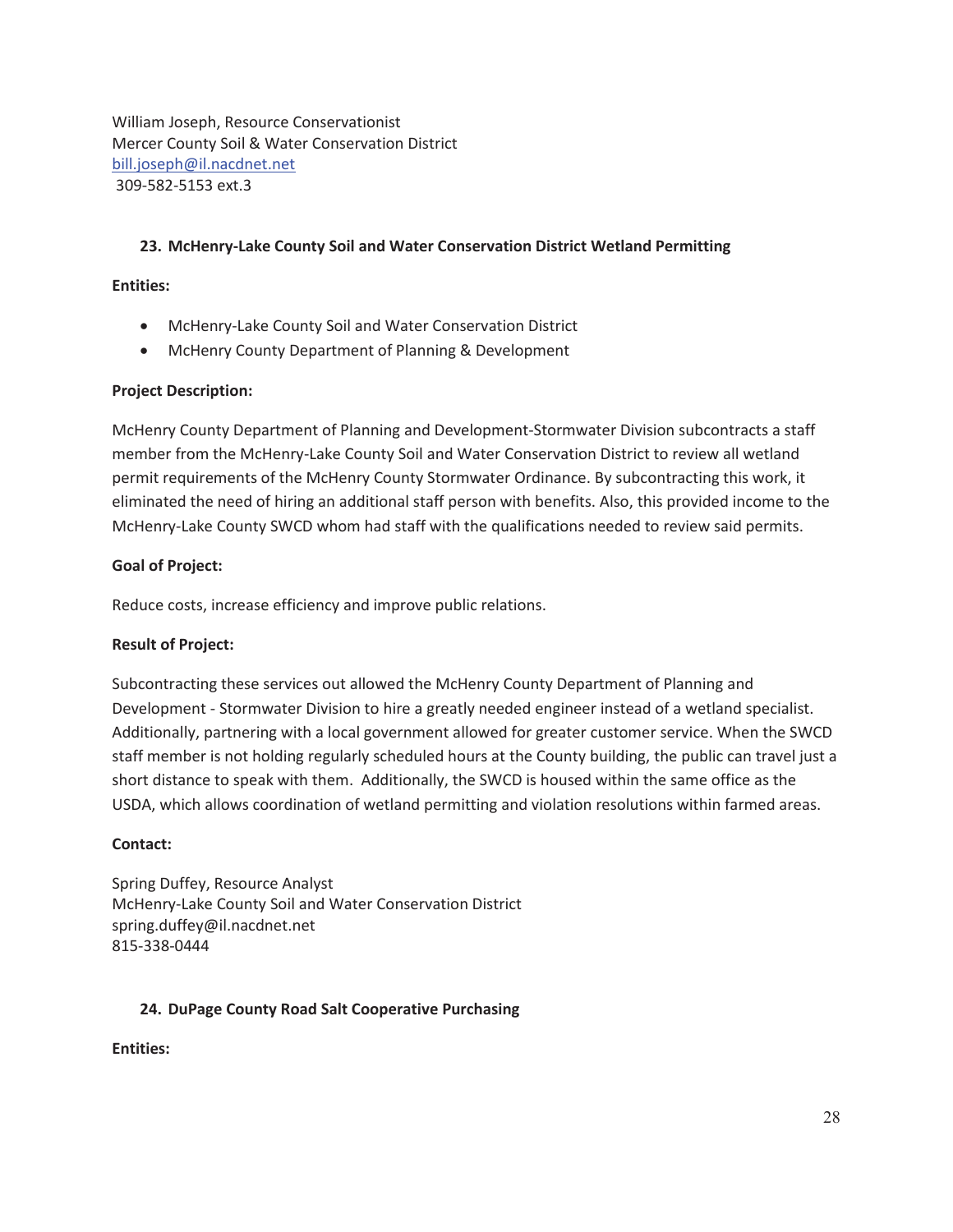- DuPage County
- All nine townships in DuPage County
- 28 municipalities in DuPage County

# **Project Description:**

DuPage County routinely bids out its road salt contract to achieve favorable pricing based on volume. The County has consistently achieved a competitive cost for this commodity and negotiates with its vendor to ensure that pricing can be extended to other governmental entities in DuPage County.

DuPage leaders have worked closely with local governments to share the pricing and contract details, which helped to grow the cooperative purchasing pool. DuPage County's road salt joint purchasing agreement now includes all nine townships and 28 municipalities, saving thousands of dollars based on low pricing of \$70 per ton since 2013.

# **Goal of Project:**

The goal of the project was to leverage the county's volume based purchase of road salt to ensure competitive pricing on a county-wide scale.

# **Result of Project:**

The project has allowed 37 units of local government to achieve a low per-ton cost for road salt through partnership with the county. The price is so competitive that it is often under the price offered by the Central Management Services (CMS) contract at the state level. Many communities have seen substantial decreases in their costs by partnering with the county. Due to road salt shortages in recent years, some communities were experiencing 300 and 400% increases.

#### **Suggestions for other Local Governments:**

With all intergovernmental initiatives it is important to develop strong relationships and solid lines of communication to build trust among the participating entities.

#### **Contact:**

Daniel J. Cronin, Chairman DuPage County dan.cronin@dupageco.org 630-407-6006

# **25. DuPage County Act Initiative Ethics Ordinance Administration**

**Entities:**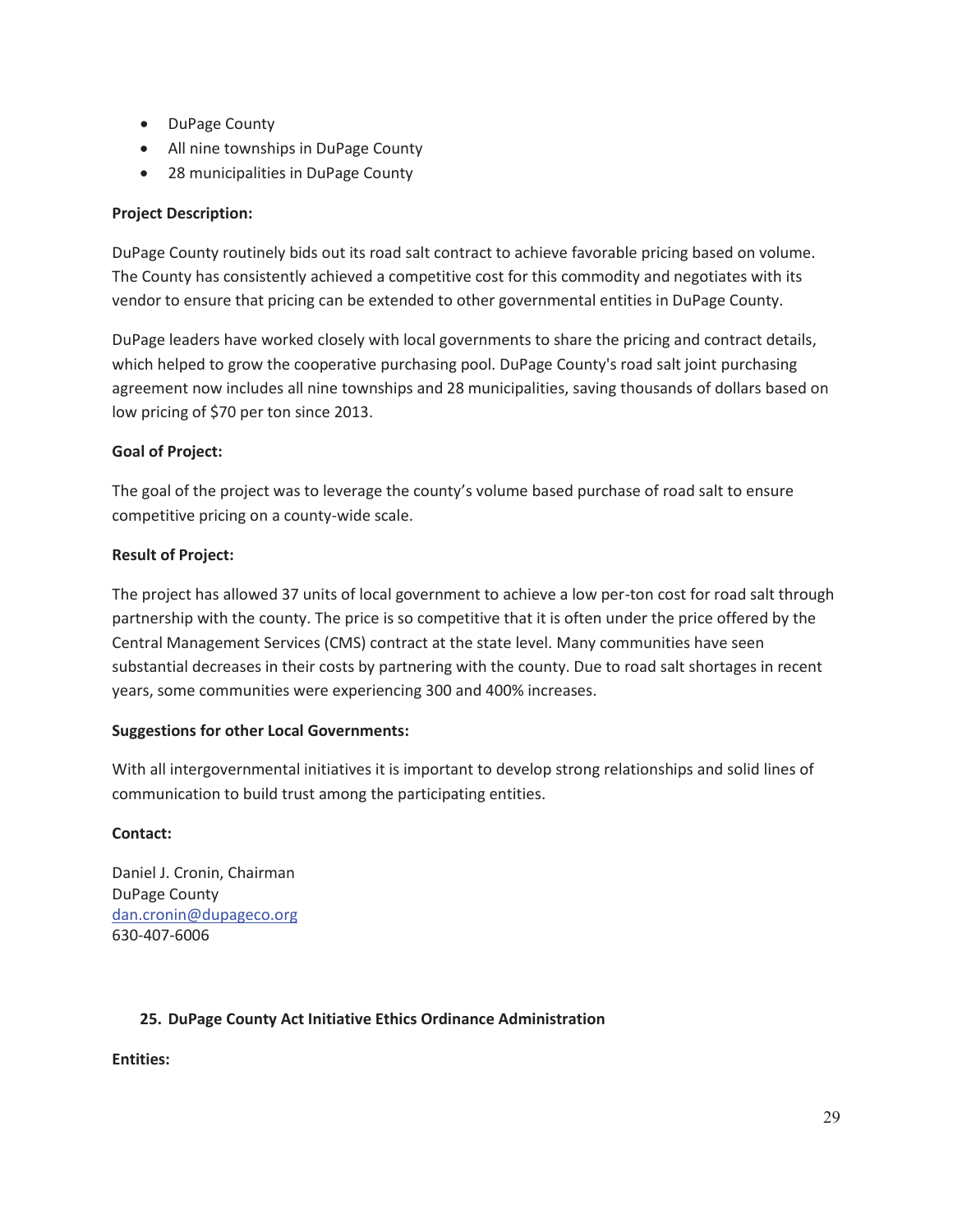• DuPage County and its County-appointed agencies

# **Project Description:**

As part of the ACT Initiative (Accountability, Consolidation and Transparency), DuPage County amended its ethics ordinance to allow its appointed agencies to adopt and adhere to the same policy. Additionally, an Intergovernmental Agreement (IGA) was adopted and promoted to ensure enforcement of the policy and allow the County appointed agencies to have access to services of the Ethics Adviser and Ethics Commission.

# **Goal of Project:**

The goal of the shared ethics administration was twofold. First, it was important to ensure that the county-appointed agencies were held to a similar level of accountability through implementation of a strong, uniform ethics ordinance. Second, it was deemed duplicative and inefficient to have separate ethics officers and ethics commissions for each governmental entity. Therefore, the new model and IGA allowed the County to share its ethics administration services with the appointed agencies.

# **Result of Project:**

By ensuring that county-appointed agencies adhere to the County's ethics ordinance, there is greater accountability and oversight for taxpayers. Additionally, the IGA for shared ethics administration has reduced the need for separate ethics enforcement systems, which eliminates unnecessary overhead for each appointed body. Additionally, employees of these appointed agencies now have access to the services of the County's Ethics Adviser who assists them with interpretation and compliance with the ordinance.

#### **Suggestions for other Local Governments:**

The leadership of each county-appointed agency is vital to their success as they govern day-to-day operations. It is important for the appointing authority to select persons that are reform minded and willing to explore shared services to improve operations and reduce costs for taxpayers.

#### **Contact:**

Chad Shaffer, Policy & Program Administrator DuPage County Chad.Shaffer@dupageco.org 630-407-6038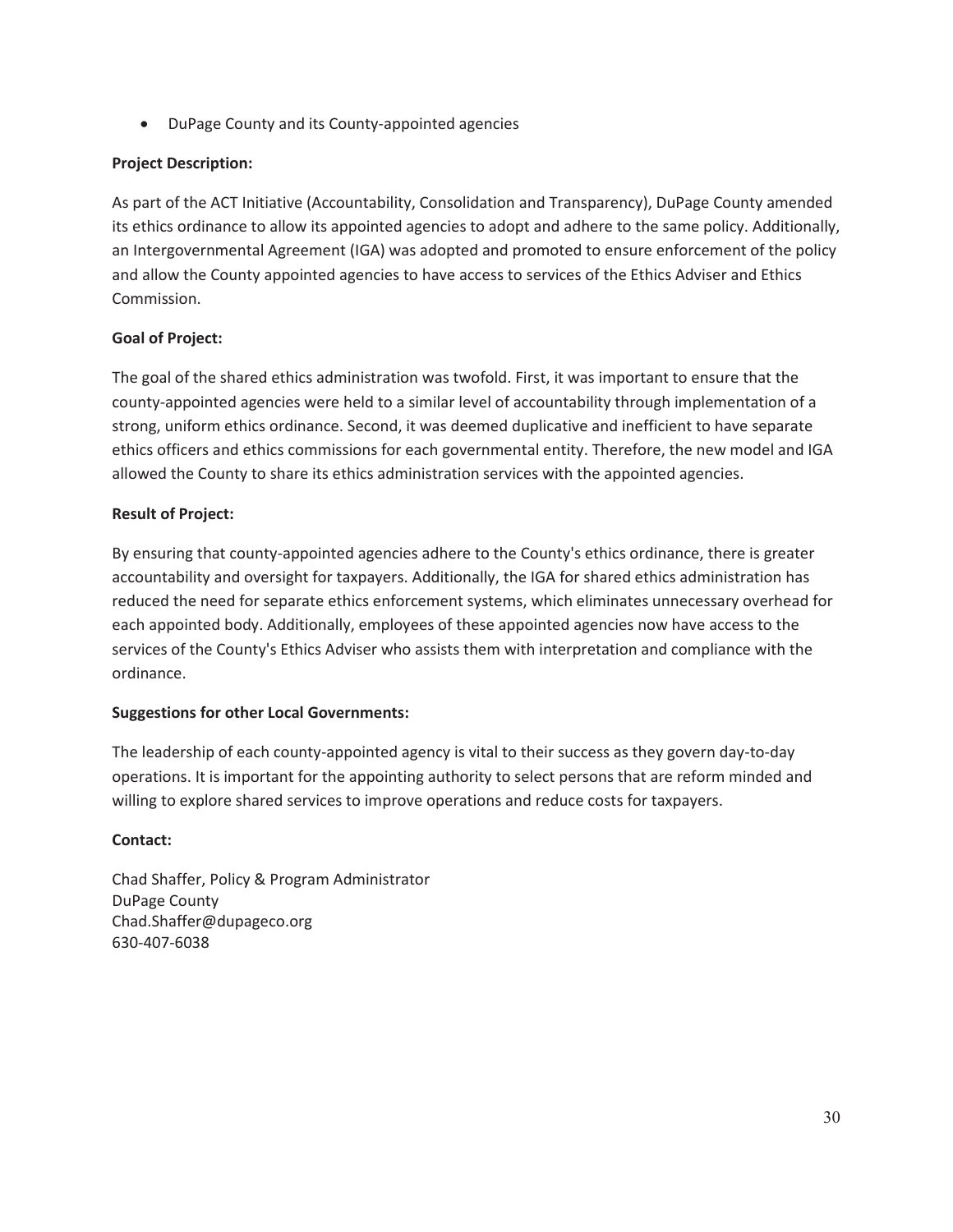#### **26. Danville Area Community College Express**

#### **Entities:**

- Danville Area Community College
- Vermilion Vocational Education Delivery System

#### **Project Description:**

DACC provides career and technical programs for area high school juniors and seniors. The College serves as the area's Career Center and provides 17 occupation program offerings for approximately 425 high school students each semester. These students earn dual credit for each course they take, so a high school senior could graduate with up to 16 credit hours if they participate over four semesters.

# **Goal of Project:**

The goal is to offer lower cost and higher quality career and technical programs to area high school juniors and seniors.

# **Result of Project:**

The high school districts were paying the area career center \$1,800 per year, per participant. With College Express the high schools pay 50% tuition plus a \$55 course fee per participant. A four-credit hour course cost the districts \$315 per participant. The students are also trained in the College's state of the art laboratories.

#### **Suggestions for other Local Governments:**

This project will only be successful if the local community college and area high schools are committed to the project**.** 

#### **Contact:**

David Kietzmann, Vice President, Instruction & Student Services Danville Area Community College dkietz@dacc.edu 217-443-8771

#### **27. Heartland Community College K-12 Partnerships**

#### **Entities:**

- Heartland Community College
- Secondary schools in the Heartland Community College District area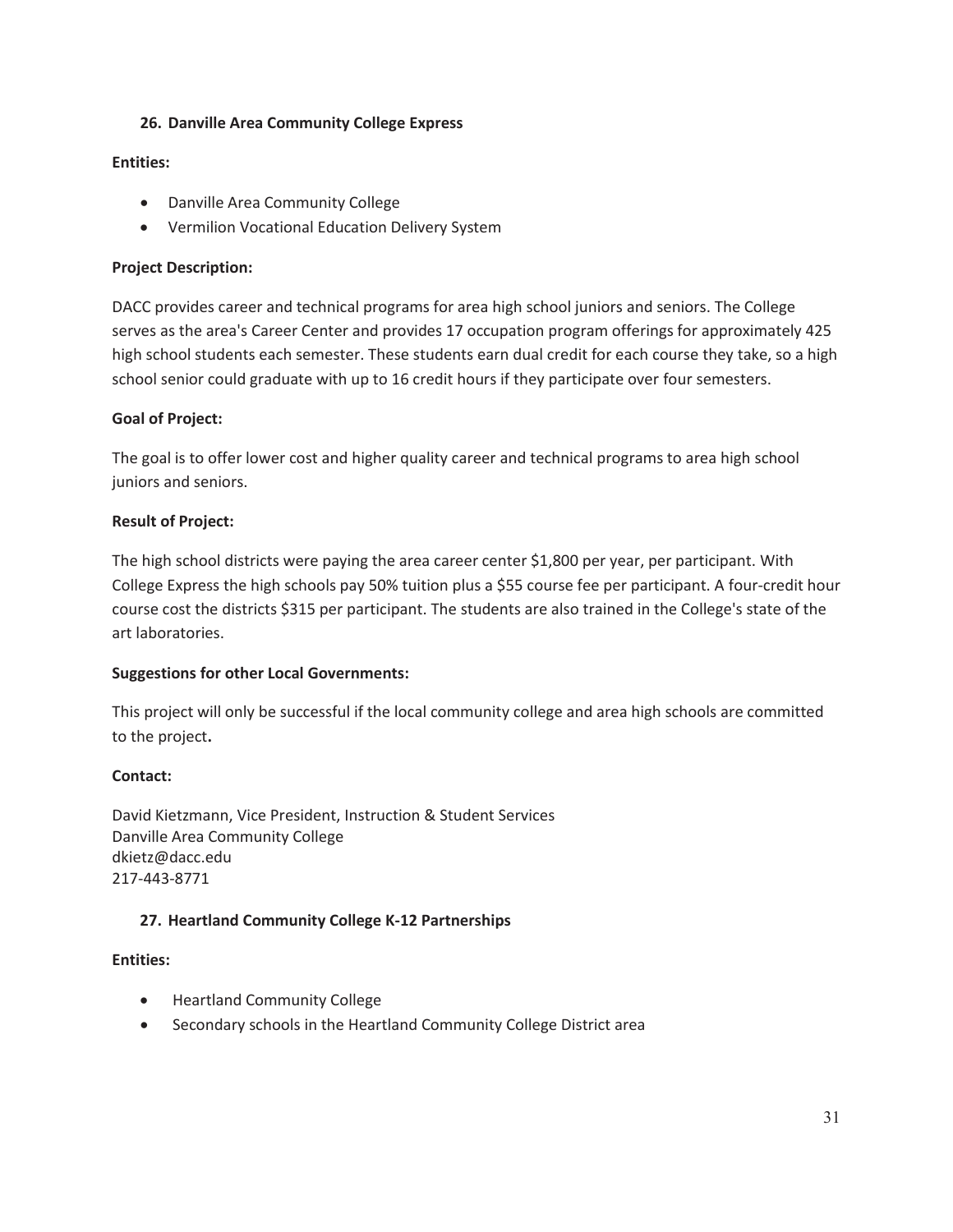#### **Project Description:**

Heartland Community College (HCC) collaborates with the K-12 schools in its district to benefit both the local schools and the college. One of HCC's core values is to be a community resource, and the programs described in this initiative are one way HCC strives to fulfill this part of our mission.

Dual credit allows students still in high school to earn college level credit in areas such as math and English. HCC provides orientation, training and ongoing professional development for high school faculty teaching college level coursework. Additionally, HCC and their local schools collaborate on the admission and enrollment processes for dual credit. In 2016, HCC worked with one of their districts to offer high school students the opportunity to earn an Associate in Computer Science degree as they complete their high school curriculum. The program is set to begin in the fall of 2017 with the entering freshmen class.

On the other side of the spectrum, HCC partners with K-12 schools to provide resources for remedial education for students that need extra work to prepare for college coursework. HCC provides the curriculum, orientation, training and ongoing professional development to high school faculty to deliver basic college-level skills in reading, writing and math for senior students requiring remedial education.

HCC also credits students basic skills placement in these areas based on progress made in high school.

In addition to these core program partnerships, HCC provides resources to local schools in other ways. HCC provides its campus facilities to Unit 5 schools during their laptop handout for middle and high school students at the start of the school year. The Challenger Learning Center, one of only 40 in the U.S., is an interactive and hands-on program that uses space-themed simulated learning and roleplaying strategies to help students bring their classroom studies to life. Founded as a living memorial to the Challenger 51-L crew, it serves thousands of local students by fostering interest in science, math, technology and math (STEM) related fields and cultivating skills needed for future success, such as problem solving, critical thinking, communication and teamwork. K-12 schools partner with Challenger staff to provide activities that are both challenging and fun, but also align with the student's grade-level curriculum requirements.

# **Goal of Project:**

The goal of the remedial education program is to increase college readiness by collaborating with local K-12 schools to deliver the curriculum and award college-level placement in high school. The goal of the dual credit program is to provide early access to college courses for eligible students. Additionally, other joint activities foster a collaborative environment that best prepares students for post-secondary education and the workforce, while exposing students to the college environment.

# **Result of Project:**

The partnership has been beneficial in a number of ways. First, the dual credit program improves success and completion rates for students, decreases their time to earn a degree and increases secondary and post-secondary curriculum alignment and faculty collaboration, easing the transition for